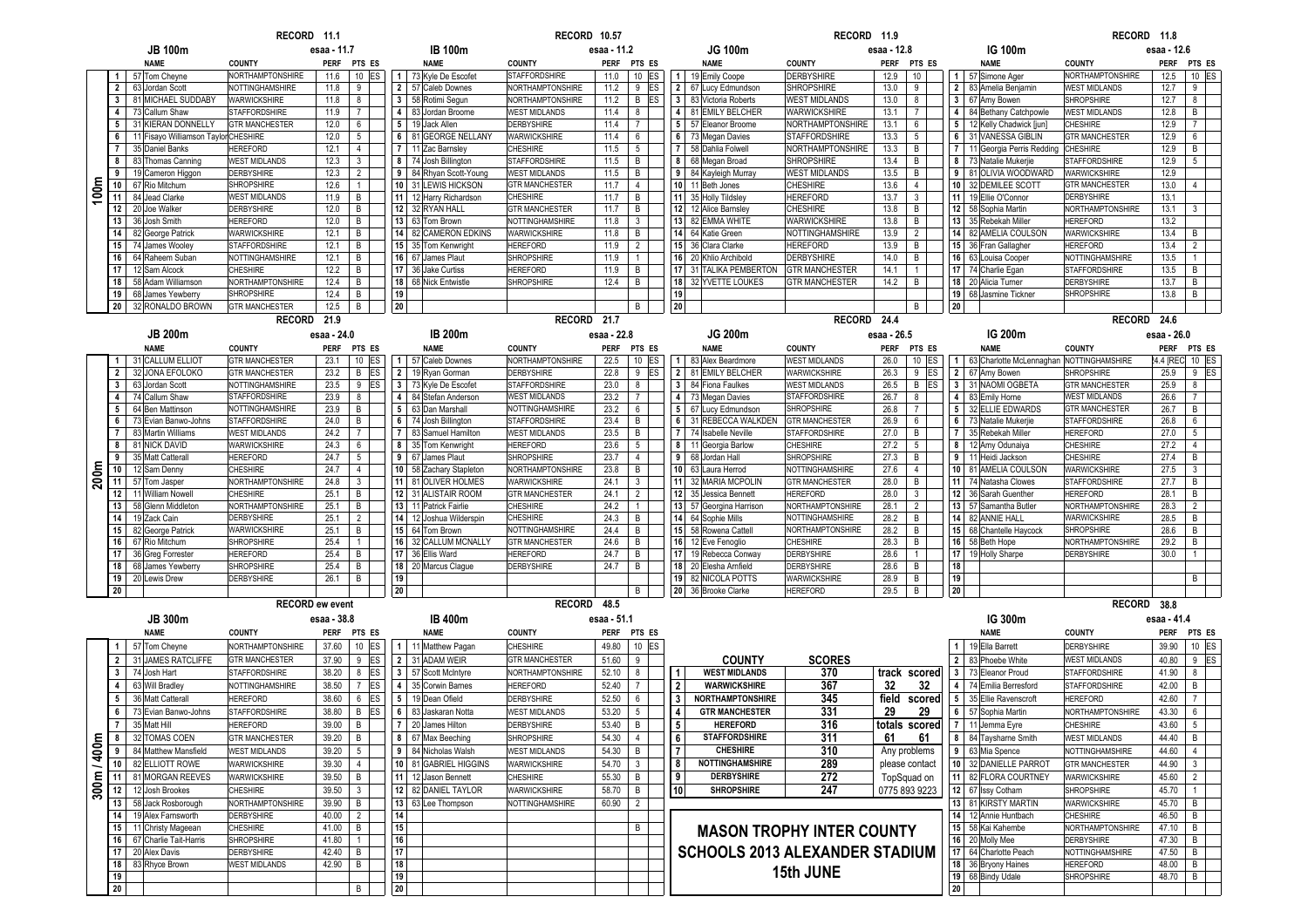|       |                 |                     | <b>RECORD 1.57.9</b>                      |                           |            |                |                         |                       | <b>RECORD 1.54.2</b> |                |                |                         |                       | <b>RECORD 2.13.7</b>  |                              |                 |                            | <b>RECORD 2.11.0</b>   |                           |                |
|-------|-----------------|---------------------|-------------------------------------------|---------------------------|------------|----------------|-------------------------|-----------------------|----------------------|----------------|----------------|-------------------------|-----------------------|-----------------------|------------------------------|-----------------|----------------------------|------------------------|---------------------------|----------------|
|       |                 | <b>JB 800m</b>      |                                           | esaa - 2.06.0             |            |                | <b>IB 800m</b>          |                       | esaa - 1.59.0        |                |                | <b>JG 800m</b>          |                       | esaa - 2.20.0         |                              |                 | IG 800m                    |                        | esaa - 2.18.0             |                |
|       |                 | <b>NAME</b>         | <b>COUNTY</b>                             | <b>PERF</b>               | PTS ES     |                | <b>NAME</b>             | <b>COUNTY</b>         | <b>PERF</b>          | PTS ES         |                | <b>NAME</b>             | <b>COUNTY</b>         | <b>PERF</b>           | PTS ES                       |                 | <b>NAME</b>                | <b>COUNTY</b>          | <b>PERF</b>               | PTS ES         |
|       |                 | 73 James Fradley    | <b>STAFFORDSHIRE</b>                      | 02:00.6                   | $10$ ES    | 1 <sup>1</sup> | 19 Jethro McGraw        | <b>DERBYSHIRE</b>     | 02:00.0              | 10             |                | 1 81 REBECCA LORD       | <b>WARWICKSHIRE</b>   | 02:19.2               | 10 <sup>°</sup><br><b>ES</b> | $\vert 1 \vert$ | 11 Amy Hinchly             | <b>CHESHIRE</b>        | 02:16.1                   | $10$ ES        |
|       | $\mathbf{2}$    | 63 Oliver Dane      | NOTTINGHAMSHIRE                           | 02:02.0                   | $9$ ES     |                | 2 11 Jay Hornby         | CHESHIRE              | 02:00.7              | 9              | $\overline{2}$ | 19 Niamh Emerson        | <b>DERBYSHIRE</b>     | 02:20.5               | 9                            |                 | 2 83 Elmena Saunders       | <b>WEST MIDLANDS</b>   | 02:18.2                   | 9              |
|       |                 | 3 74 Tom Randolph   | <b>STAFFORDSHIRE</b>                      | 02:04.5<br>B              | <b>IES</b> |                | 3 35 Sam Efiong         | <b>HEREFORD</b>       | 02:00.7              | 8              | $\mathbf{3}$   | 12 Katie Hughes         | <b>CHESHIRE</b>       | 02:21.3               | 8                            |                 | 3 31 BETH DONNELLY         | <b>GTR MANCHESTER</b>  | 02:19.6                   | 8              |
|       |                 | 4 11 Jack Evans     | <b>CHESHIRE</b>                           | 02:09.6<br>8              |            |                | 4 74 Joel Mann          | <b>STAFFORDSHIRE</b>  | 02:00.8              | $\overline{7}$ | $\overline{4}$ | 31 AINE CUNNINGHAM      | <b>GTR MANCHESTER</b> | 02:21.8               | $\overline{7}$               |                 | 4 58 Jess Gordon           | NORTHAMPTONSHIRE       | 02:21.1                   | $\overline{7}$ |
|       | $5\overline{ }$ | 19 Leroy Keeling    | DERBYSHIRE                                | 02:11.7<br>$\overline{7}$ |            |                | 5 73 Rob Stroud         | <b>STAFFORDSHIRE</b>  | 02:01.2              | B              | 5 <sub>5</sub> | 73 Chloe Wilde          | <b>STAFFORDSHIRE</b>  | 02:22.4               | 6                            |                 | 5 32 CHRISTINE COOK        | <b>GTR MANCHESTER</b>  | 02:21.4                   | B              |
|       | 6               | 35 Ben Clarke       | <b>HEREFORD</b>                           | 02:11.7<br>6              |            |                | 6 84 Niall Geraghty     | <b>WEST MIDLANDS</b>  | 02:02.5              | 6              | 6              | 11 Melissa Boyer        | <b>CHESHIRE</b>       | 02:22.4               | B                            |                 | 6 12 Elizabeth Smith       | <b>CHESHIRE</b>        | 02:21.7                   | B              |
|       | $\overline{7}$  | 12 Callum Ahern     | CHESHIRE                                  | 02:12.3<br>$\overline{B}$ |            |                | 7 31 CHRIS BROWN        | <b>GTR MANCHESTER</b> | 02:04.0              | 5              | $\overline{7}$ | 32 EMMA DONAGHY         | <b>GTR MANCHESTER</b> | 02:23.3               | B                            |                 | 7 35 Bryony Haines         | <b>HEREFORD</b>        | 02:22.6                   | 6              |
|       | 8               | 31 HENRY LUCAS      | <b>GTR MANCHESTER</b>                     | 02:14.0<br>5              |            |                | 8 12 Jacob Brown        | CHESHIRE              | 02:04.5              | B              | 8              | 83 Karys Amory          | <b>WEST MIDLANDS</b>  | 02:24.2               | 5                            |                 | 8 74 Lucy                  | <b>STAFFORDSHIRE</b>   | 02:22.8                   | 5 <sub>5</sub> |
|       | 9               | 36 Ryan Newbury     | <b>HEREFORD</b>                           | 02:14.8<br>B              |            |                | 9 20 Matthew Ward       | DERBYSHIRE            | 02:05.0              | B              |                | 9 74 India Mellor       | <b>STAFFORDSHIRE</b>  | 02:24.7               | B                            |                 | 9 67 Issy Cotham           | <b>SHROPSHIRE</b>      | 02:22.9                   | $\overline{4}$ |
|       | 10 <sup>1</sup> | 64 Aiden Cox        | NOTTINGHAMSHIRE                           | 02:15.2<br>B              |            |                | 10 57 Jack Shakeshaft   | NORTHAMPTONSHIRE      | 02:05.6              | $\overline{4}$ |                | 10 58 Beth Gordon       | NORTHAMPTONSHIRE      | 02:24.9               | $\overline{4}$               |                 | 10 57 Francesca Ashworth   | NORTHAMPTONSHIRE       | 02:26.4                   | B              |
| 800m  |                 | 11 32 ADAM KINGHORN | <b>GTR MANCHESTER</b>                     | 02:15.4<br>B              |            |                | 11 32 THOMAS GERRARD    | <b>GTR MANCHESTER</b> | 02:05.8              | B              | 11             | 64 Elizabeth Pennington | NOTTINGHAMSHIRE       | 02:25.5               | $\mathbf{3}$                 |                 | 11 84 Penny Oliver         | <b>WEST MIDLANDS</b>   | 02:26.6                   | B              |
|       | 12              | 20 Daniel Jones     | <b>DERBYSHIRE</b>                         | 02:15.6<br>$\overline{B}$ |            |                | 12 63 James O'Mara      | NOTTINGHAMSHIRE       | 02:07.9              | $\mathbf{3}$   |                | 12 84 Elvie Cox         | <b>WEST MIDLANDS</b>  | 02:25.9               | $\overline{B}$               |                 | 12 73 Megan Cogan          | <b>STAFFORDSHIRE</b>   | 02:27.5                   | $\mathsf{B}$   |
|       | 13              | 68 Joel Roura       | <b>SHROPSHIRE</b>                         | 02:17.3<br>$\overline{4}$ |            |                | 13 81 JACK SAVAGE       | <b>WARWICKSHIRE</b>   | 02:08.2              | $\overline{2}$ |                | 13 82 LOUISA WEBBER     | <b>WARWICKSHIRE</b>   | 02:27.2               | B                            |                 | 13 19 Sammy Allsop         | <b>DERBYSHIRE</b>      | 02:31.6                   | $\mathbf{3}$   |
|       | 14              | 84 Alex Jones       | <b>WEST MIDLANDS</b>                      | 02:18.0<br>$\overline{3}$ |            |                | 14 58 Hizam Sheekh      | NORTHAMPTONSHIRE      | 02:08.2              | B              |                | 14 57 Ruby Goodall      | NORTHAMPTONSHIRE      | 02:29.4               | $\overline{B}$               |                 | 14 81 ABBIE FLYNN          | WARWICKSHIRE           | 02:31.9                   | $\overline{2}$ |
|       | 15              | 57 Ethan Mehmet     | NORTHAMPTONSHIRE                          | 02:18.2<br>$\overline{2}$ |            |                | 15 36 Ben Walker        | <b>HEREFORD</b>       | 02:10.1              | B              | 15             | 35 Isabel James         | <b>HEREFORD</b>       | 02:32.0               | $\overline{2}$               |                 | 15 68 Sally Joyce          | <b>SHROPSHIRE</b>      | 02:33.9                   | B              |
|       | 16              | 67 Sunvir Mahal     | <b>SHROPSHIRE</b>                         | 02:18.6<br>B              |            |                | 16 64 Ali Elalaoui      | NOTTINGHAMSHIRE       | 02:10.9              | B              |                | 16 36 Rebecca Carter    | <b>HEREFORD</b>       | 02:32.3               | B                            |                 | 16 82 CHARLOTTE UTTON      | WARWICKSHIRE           | 02:35.5                   | B              |
|       | 17              | 82 DAN O'MAHONY     | WARWICKSHIRE                              | 02:19.7<br>$\mathbf{1}$   |            |                | 17 68 Will Lee          | <b>SHROPSHIRE</b>     | 02:13.3              | $\overline{1}$ |                | 17 68 Sally Joyce       | <b>SHROPSHIRE</b>     | 02:33.3               |                              |                 | 17 64 Claire Norris        | NOTTINGHAMSHIRE        | 02:36.8                   | $\mathbf{1}$   |
|       | 18              | 81 ADAM OWEN        | WARWICKSHIRE                              | 02:20.8<br>B              |            | 18             |                         |                       |                      |                |                | 18 67 Molly Andrews     | <b>SHROPSHIRE</b>     | 02:38.7               | B                            |                 | 18 20 Georgia Rooke        | <b>DERBYSHIRE</b>      | 02:38.4                   | B              |
|       | 19              |                     |                                           |                           |            | 19             |                         |                       |                      | B              | 19             |                         |                       |                       |                              |                 | 19 36 Greg Forrester       | <b>HEREFORD</b>        | 02:40.4<br>B              |                |
|       | $20\,$          |                     |                                           | B                         |            | $20\,$         |                         |                       |                      |                | 20             |                         |                       |                       | B                            |                 | 20 63 Suzannah Horn        | NOTTINGHAMSHIRE        | 02:40.6<br>$\overline{B}$ |                |
|       |                 |                     |                                           |                           |            |                |                         |                       |                      |                |                |                         |                       |                       |                              |                 |                            |                        |                           |                |
|       |                 |                     | <b>RECORD 4.10.9</b>                      |                           |            |                |                         | <b>RECORD 3.59.4</b>  |                      |                |                |                         |                       | <b>RECORD 4.35.48</b> |                              |                 |                            | RECORD 4.30.3          |                           |                |
|       |                 | JB 1500m            |                                           | esaa - 4.22.0             |            |                | <b>IB 1500m</b>         |                       | esaa - 4.07.0        |                |                | JG 1500m                |                       | esaa - 4.50.0         |                              |                 | IG 1500m                   |                        | esaa - 4.47.0             |                |
|       | 15              | <b>NAME</b>         | <b>COUNTY</b>                             | <b>PERF</b>               | PTS ES     |                | <b>NAME</b>             | <b>COUNTY</b>         | <b>PERF</b>          | PTS ES         |                | <b>NAME</b>             | <b>COUNTY</b>         | <b>PERF</b>           | PTS ES                       |                 | <b>NAME</b>                | <b>COUNTY</b>          | <b>PERF</b>               | PTS ES         |
|       | $\mathbf{1}$    | 67 Stanley Willis   | <b>SHROPSHIRE</b>                         | 04:17.1                   | $10$ ES    |                | 1 11 Daniel Evans       | CHESHIRE              | 04:06.4              | 10 ES          |                | 1 11 Katie Lowery       | <b>CHESHIRE</b>       | 04:42.2               | 10<br>ES                     |                 | 1 11 Katie Gerrard         | <b>CHESHIRE</b>        | 04:43.3                   | $10$ ES        |
|       | $\mathbf{2}$    | 63 Archie Raynor    | <b>NOTTINGHAMSHIRE</b>                    | 04:17.5<br>9              | <b>ES</b>  |                | 2 73 Cameron Shankley   | <b>STAFFORDSHIRE</b>  | 04:07.6              | 9              | $\overline{2}$ | 73 Georgia Rafferty     | <b>STAFFORDSHIRE</b>  | 04:43.3               | 9 ES                         |                 | 2 63 Ella Shirley          | NOTTINGHAMSHIRE        | 04:52.5                   | 9              |
|       | 3 <sup>1</sup>  | 81 BEN GOLDIE       | WARWICKSHIRE                              | 04:19.1<br>8              | <b>ES</b>  |                | 3 12 Sam Whitehead      | CHESHIRE              | 04:09.1              | B              | $\mathbf{3}$   | 31 KATY WHITEOAK        | <b>GTR MANCHESTER</b> | 04:49.7               | 8<br>ES                      |                 | 3 83 Fian Sweeney          | <b>WEST MIDLANDS</b>   | 04:54.7                   | 8              |
|       | $\overline{4}$  | 19 Hugo Milner      | <b>DERBYSHIRE</b>                         | 04:21.0                   | $7$ ES     |                | 4 81 LUKE JONES         | <b>WARWICKSHIRE</b>   | 04:12.8              | 8              | $\overline{4}$ | 57 Lily Carmichael      | NORTHAMPTONSHIRE      | 04:51.9               | $\overline{7}$               |                 | 4 58 Kirsty Goddard        | NORTHAMPTONSHIRE       | 04:58.0                   | $7^{\circ}$    |
|       |                 | 5 73 Ryan Ashforth  | STAFFORDSHIRE                             | 04:23.9<br>6              |            |                | 5 57 Kyran Wilson       | NORTHAMPTONSHIRE      | 04:19.8              | $\overline{7}$ |                | 5 32 BETH BARLOW        | <b>GTR MANCHESTER</b> | 04:53.6               | B                            |                 | 5 67 Isabelle Bradley      | <b>SHROPSHIRE</b>      | 04:58.4                   | 6              |
|       | 6               | 11 Matthew Willis   | <b>CHESHIRE</b>                           | 04:29.6<br>5              |            |                | 6 83 Joshua Timmins     | <b>WEST MIDLANDS</b>  | 04:20.9              | 6              | 6              | 35 Abigail Saker        | <b>HEREFORD</b>       | 04:54.6               | $6\phantom{.}6$              |                 | 6 32 ELLEN DOWNS           | <b>GTR MANCHESTER</b>  | 05:02.5                   | 5 <sup>5</sup> |
|       | $\overline{7}$  | 82 FERGUS ALLISON   | WARWICKSHIRE                              | 04:29.6<br>$\overline{B}$ |            |                | 7 74 James O'Brien      | <b>STAFFORDSHIRE</b>  | 04:21.5              | B              | $\overline{7}$ | 67 Eve Wade             | <b>SHROPSHIRE</b>     | $04:54.6$ 5           |                              |                 | 7 57 Ellie Welch           | NORTHAMPTONSHIRE       | 05:04.4                   | B              |
|       | 8               | 12 Josh Betteley    | <b>CHESHIRE</b>                           | 04:30.9<br>B              |            |                | 8 32 RYAN BABCOCK       | <b>GTR MANCHESTER</b> | 04:23.7              | 5              | 8              | 12 Sarah McGrail        | <b>CHESHIRE</b>       | 04:59.9               | $\overline{B}$               |                 | 8 84 Isher Mander          | <b>WEST MIDLANDS</b>   | 05:06.1                   | B              |
|       | 9               | 36 Lewis Sternkopf  | <b>HEREFORD</b>                           | 04:31.5<br>$\overline{4}$ |            |                | 9 19 Adam Roden         | <b>DERBYSHIRE</b>     | 04:23.9              | $\overline{4}$ |                | 9 81 IZZY DAVIS         | WARWICKSHIRE          | 05:00.6               | $\overline{4}$               |                 | 9 35 Nixie Turner          | <b>HEREFORD</b>        | 05:07.7                   | $\overline{4}$ |
|       | 10              | 68 Jamie Ward       | <b>SHROPSHIRE</b>                         | 04:33.6<br>B              |            |                | 10 63 Alex Reilly       | NOTTINGHAMSHIRE       | 04:24.7              | $\mathbf{3}$   |                | 10 83 Katie Ryder       | <b>WEST MIDLANDS</b>  | 05:01.6               | $\overline{3}$               |                 | 10 12 Jessica Parsons      | <b>CHESHIRE</b>        | 05:09.2                   | B              |
| 500m  |                 | 11 66 Adam Ward     | <b>NOTTINGHAMSHIRE</b>                    | 04:34.1<br>B              |            |                | 11 31 TOM MCGUINESS     | <b>GTR MANCHESTER</b> | 04:28.5              | B              | 11             | 58 Tabitha Walford      | NORTHAMPTONSHIRE      | 05:01.9 B             |                              |                 | 11 31 SOPHIE HILL          | <b>GTR MANCHESTER</b>  | 05:14.9                   | B              |
|       | 12              | 31 PATRICK MAGNER   | <b>GTR MANCHESTER</b>                     | 04:36.2<br>$\mathbf{3}$   |            |                | 12 84 Bradley Stokes    | <b>WEST MIDLANDS</b>  | 04:28.5              | B              |                | 12 36 Sophie Tothill    | <b>HEREFORD</b>       | 05:02.0 B             |                              |                 | 12 64 Alice Venkattasen    | <b>NOTTINGHAMSHIRE</b> | 05:23.5                   | B              |
|       | 13              | 32 DYLAN BURCHILL   | <b>GTR MANCHESTER</b>                     | 04:36.7<br>$\mathsf{B}$   |            |                | 13 35 Dan Stock         | <b>HEREFORD</b>       | 04:28.8              | $\overline{2}$ |                | 13 84 Abigail Nolan     | <b>WEST MIDLANDS</b>  | 05:04.7               | B                            |                 | 13 74 Jess Heath           | <b>STAFFORDSHIRE</b>   | 05:27.1                   | 3              |
|       | 14              | 35 George Hudson    | <b>HEREFORD</b>                           | 04:37.9<br>$\mathsf{B}$   |            |                | 14 36 James Porter      | <b>HEREFORD</b>       | 04:32.7              | B              |                | 14 63 Isabel Roberts    | NOTTINGHAMSHIRE       | 05:04.9               | $\overline{2}$               |                 | 14 19 Sophie Quince        | <b>DERBYSHIRE</b>      | 05:28.2                   | $\overline{2}$ |
|       | 15              | 57 Josh Lay         | NORTHAMPTONSHIRE                          | 04:38.7<br>$\overline{2}$ |            |                | 15 20 Hedley Hardcastle | <b>DERBYSHIRE</b>     | 04:33.4              | B              |                | 15 68 Georgia Benbow    | <b>SHROPSHIRE</b>     | 05:05.4               | B                            |                 | 15 36 Sarah Ellis          | <b>HEREFORD</b>        | 05:33.3                   | B              |
|       | 16              | 20 Daniel Evans     | DERBYSHIRE                                | 04:40.6<br>B              |            |                | 16 58 Oliver Munns      | NORTHAMPTONSHIRE      | 04:37.6              | B              |                | 16<br>19 Danialle Smith | <b>DERBYSHIRE</b>     | 05:06.7               |                              |                 | 16 20 Shannon Colley       | <b>DERBYSHIRE</b>      | 05:43.0                   | B              |
|       | 17              | 58 Ewan Roberts     | NORTHAMPTONSHIRE                          | 04:49.2<br>B              |            |                | 17 82 JAMES SADLER      | WARWICKSHIRE          | 04:44.0              | B              |                | 17 82 EMILY NEGUS       | WARWICKSHIRE          | 05:07.0               | B                            |                 | 17 82 ROSEMARY PAULING     | WARWICKSHIRE           | 05:50.9                   | $\mathbf{1}$   |
|       | 18              | 84 Elliott Jones    | <b>WEST MIDLANDS</b>                      | 04:49.5<br>$\overline{1}$ |            | 18             |                         |                       |                      |                |                | 18 64 Bethany Williams  | NOTTINGHAMSHIRE       | 05:09.0               | B                            |                 | 18 81 ABBIE LYNCH          | WARWICKSHIRE           | 06:03.7<br>$\overline{B}$ |                |
|       | 19              |                     |                                           |                           |            | 19             |                         |                       |                      | B              |                | 19 74 Remi Flavell      | <b>STAFFORDSHIRE</b>  | 05:09.3               | B                            | 19              |                            |                        |                           |                |
|       | 20              |                     |                                           | B                         |            | 20             |                         |                       |                      |                |                | 20 20 Niamh Simpson     | <b>DERBYSHIRE</b>     | 05:18.9               | B                            | 20 <sup>°</sup> |                            |                        |                           | B              |
|       |                 |                     |                                           |                           |            |                |                         | <b>RECORD 8.39.4</b>  |                      |                |                |                         |                       |                       |                              |                 |                            | <b>RECORD 9.58.3</b>   |                           |                |
|       |                 |                     | <b>GUEST ATHLETES - TRACK EVENTS ONLY</b> |                           |            |                | IB 3000m                |                       | esaa - 8.59.0        |                |                |                         |                       |                       |                              |                 | IG 3000m                   |                        | esaa - 10.26.0            |                |
|       |                 |                     |                                           |                           |            |                | 1 11 Elliot Bowker      | <b>CHESHIRE</b>       |                      | 08:56.2 10 ES  |                |                         |                       |                       |                              |                 | 1 73 Lucy Holt             | <b>STAFFORDSHIRE</b>   | 10:29.6                   | 10             |
|       |                 |                     |                                           |                           |            |                | 2 81 ELLIS CROSS        | <b>WARWICKSHIRE</b>   | 08:57.1              | $9$ ES         |                |                         |                       |                       |                              |                 | 2 83 Phoebe Dodd           | <b>WEST MIDLANDS</b>   | 10:34.1                   | 9              |
|       |                 |                     |                                           |                           |            |                | 3 31 ZAK MILLER         | <b>GTR MANCHESTER</b> | 08:57.1              | $8$ ES         |                |                         |                       |                       |                              |                 | 3 31 MOLLIE WILLIAMS       | <b>GTR MANCHESTER</b>  | 10:41.3                   | 8              |
|       |                 |                     |                                           |                           |            |                | 4 32 DANNY LAWTON       | <b>GTR MANCHESTER</b> | 08:58.0              | B ES           |                |                         |                       |                       |                              |                 | 4 19 Lauren Davies-Beckett | DERBYSHIRE             | 10:50.3                   | $\overline{7}$ |
|       |                 |                     |                                           |                           |            | 5 <sup>1</sup> | 35 Declan McManus       | <b>HEREFORD</b>       | 09:02.8              | $7^{\circ}$    |                |                         |                       |                       |                              |                 | 5 64 Ella Hughes           | NOTTINGHAMSHIRE        | 11:06.7                   | 6              |
|       |                 |                     |                                           |                           |            |                | 6 36 Will Richardson    | <b>HEREFORD</b>       | 09:03.0              | B              |                |                         |                       |                       |                              |                 | 6 32 ELIZABETH APSLEY      | <b>GTR MANCHESTER</b>  | 11:08.5                   | B              |
|       |                 |                     |                                           |                           |            | $\overline{7}$ | 12 Matthew Sheen        | CHESHIRE              | 09:10.0              | B              |                |                         |                       |                       |                              |                 | 7 63 Georgia Clarke        | NOTTINGHAMSHIRE        | 11:26.8                   | B              |
|       |                 |                     |                                           |                           |            |                | 8 19 Daniel Haymes      | DERBYSHIRE            | 09:10.7              | 6              |                |                         |                       |                       |                              |                 | 8 67 Chloe Evans           | <b>SHROPSHIRE</b>      | 11:28.9                   | 5 <sub>5</sub> |
|       |                 |                     |                                           |                           |            |                | 9 20 Ryan Beale         | <b>DERBYSHIRE</b>     | 09:12.7              | B              |                |                         |                       |                       |                              |                 | 9 11 Chloe Broad           | <b>CHESHIRE</b>        | 11:47.7                   | $\overline{4}$ |
|       |                 |                     |                                           |                           |            |                | 10 63 Sam Johnson       | NOTTINGHAMSHIRE       | 09:14.5              | 5              |                |                         |                       |                       |                              |                 | 10 20 Rebecca Herring      | <b>DERBYSHIRE</b>      | 11:56.2                   | $\mathsf{B}$   |
| 3000m |                 |                     |                                           |                           |            |                | 11 57 Jack Hope         | NORTHAMPTONSHIRE      | 09:35.7              | $\overline{4}$ |                |                         |                       |                       |                              |                 | 11 12 Lucy Burch           | <b>CHESHIRE</b>        | 12:11.5                   | $\mathsf{B}$   |
|       |                 |                     |                                           |                           |            |                |                         |                       |                      |                |                |                         |                       |                       |                              |                 |                            |                        | 10.15                     |                |

| <b>GUEST ATHLETES - TRACK EVENTS ONLY</b> |    | IB 3000m           |                                                                                                                                      |               |         |                                                                                                                             |                                                |    | IG 3000m               |
|-------------------------------------------|----|--------------------|--------------------------------------------------------------------------------------------------------------------------------------|---------------|---------|-----------------------------------------------------------------------------------------------------------------------------|------------------------------------------------|----|------------------------|
|                                           |    | 11 Elliot Bowker   | <b>CHESHIRE</b>                                                                                                                      |               |         |                                                                                                                             |                                                |    | 73 Lucy Holt           |
|                                           |    | 81 ELLIS CROSS     | WARWICKSHIRE                                                                                                                         | 08:57.1       | 9       |                                                                                                                             |                                                |    | 83 Phoebe Dodd         |
|                                           |    | 31 ZAK MILLER      | <b>GTR MANCHESTER</b>                                                                                                                | 08:57.        |         |                                                                                                                             |                                                |    | 31 MOLLIE WILLIAMS     |
|                                           |    | 32 DANNY LAWTON    | <b>GTR MANCHESTER</b>                                                                                                                |               | B       |                                                                                                                             |                                                |    | 19 Lauren Davies-Becke |
|                                           |    | 35 Declan McManus  | <b>HEREFORD</b>                                                                                                                      |               |         |                                                                                                                             |                                                |    | 5 64 Ella Hughes       |
|                                           |    | 36 Will Richardson | <b>HEREFORD</b>                                                                                                                      |               | B       |                                                                                                                             |                                                |    | 32 ELIZABETH APSLEY    |
|                                           |    | 12 Matthew Sheen   | <b>CHESHIRE</b>                                                                                                                      |               | B       |                                                                                                                             |                                                |    | 63 Georgia Clarke      |
|                                           |    | 19 Daniel Haymes   | <b>DERBYSHIRE</b>                                                                                                                    | 09:10.7       | 6       |                                                                                                                             |                                                |    | 67 Chloe Evans         |
|                                           |    | 20 Ryan Beale      | <b>DERBYSHIRE</b>                                                                                                                    | 09:12.7       | B       |                                                                                                                             |                                                |    | 11 Chloe Broad         |
|                                           |    |                    | NOTTINGHAMSHIRE                                                                                                                      |               | 5       |                                                                                                                             |                                                |    | 10 20 Rebecca Herring  |
|                                           |    |                    | NORTHAMPTONSHIRE                                                                                                                     | 09:35.7       |         |                                                                                                                             |                                                |    | 12 Lucy Burch          |
|                                           |    |                    | <b>SHROPSHIRE</b>                                                                                                                    |               |         |                                                                                                                             |                                                |    | 57 Nicole Johnson      |
|                                           |    |                    | WARWICKSHIRE                                                                                                                         |               | B       |                                                                                                                             |                                                |    |                        |
|                                           |    |                    | <b>STAFFORDSHIRE</b>                                                                                                                 |               |         |                                                                                                                             |                                                |    | 81 RACHEL CHANDLER     |
|                                           |    |                    | <b>SHROPSHIRE</b>                                                                                                                    |               | B       |                                                                                                                             |                                                |    |                        |
|                                           |    | 83                 |                                                                                                                                      | 10:32.2       |         |                                                                                                                             |                                                |    |                        |
|                                           |    | 74 Ashley Daniels  | <b>STAFFORDSHIRE</b>                                                                                                                 |               | B       |                                                                                                                             |                                                | 17 |                        |
|                                           | 18 |                    |                                                                                                                                      |               |         |                                                                                                                             |                                                | 18 |                        |
|                                           | 19 |                    |                                                                                                                                      |               | B       |                                                                                                                             |                                                | 19 |                        |
|                                           |    |                    |                                                                                                                                      |               |         |                                                                                                                             |                                                | 20 |                        |
|                                           |    | 20 <sup>1</sup>    | 10 63 Sam Johnson<br>57 Jack Hope<br>11<br>12 67 Matthew Yapp<br>13 82 JOE MORROW<br>14 73 Daniel Watling<br>15 68 Todd Tanner<br>16 | WEST MIDLANDS | 09:02.8 | esaa - 8.59.0<br>08:56.2<br>08:58.0<br>09:03.0<br>09:10.0<br>09:14.5<br>10.08.3<br>10:18.4<br>10:19.8<br>10:29.0<br>11:59.6 | $10$ ES<br><b>ES</b><br><b>ES</b><br><b>ES</b> |    | 9 <sup>1</sup><br>14   |

| m         | esaa - 8.59.0<br><b>CHESHIRE</b><br>08:56.2 |         |       |   |    |
|-----------|---------------------------------------------|---------|-------|---|----|
|           | 08:57.1<br>9<br><b>WARWICKSHIRE</b>         |         | 10 ES |   |    |
| SS        |                                             |         |       |   | ES |
|           | <b>GTR MANCHESTER</b>                       | 08:57.1 |       | 8 | ES |
| WTON      | <b>GTR MANCHESTER</b>                       | 08:58.0 |       | В | ES |
| Aanus     | <b>HEREFORD</b>                             | 09:02.8 |       |   |    |
| lson      | <b>HEREFORD</b>                             | 09:03.0 |       | B |    |
| leen      | <b>CHESHIRE</b>                             | 09:10.0 |       | B |    |
| nes       | <b>DERBYSHIRE</b>                           | 09:10.7 |       | 6 |    |
|           | <b>DERBYSHIRE</b>                           | 09:12.7 | В     |   |    |
| nc.       | <b>NOTTINGHAMSHIRE</b>                      | 09:14.5 |       | 5 |    |
|           | <b>NORTHAMPTONSHIRE</b>                     | 09:35.7 |       |   |    |
| pp        | <b>SHROPSHIRE</b>                           | 10.08.3 | 3     |   |    |
| <b>OW</b> | <b>WARWICKSHIRE</b>                         | 10:18.4 |       | B |    |
| ing       | <b>STAFFORDSHIRE</b>                        | 10:19.8 |       |   |    |
|           | <b>SHROPSHIRE</b>                           | 10:29.0 |       | B |    |
|           | 0 WEST MIDLANDS                             | 10:32.2 |       |   |    |
| iels      | <b>STAFFORDSHIRE</b>                        | 11:59.6 | B     |   |    |
|           |                                             |         |       |   |    |
|           |                                             |         | B     |   |    |
|           |                                             |         |       |   |    |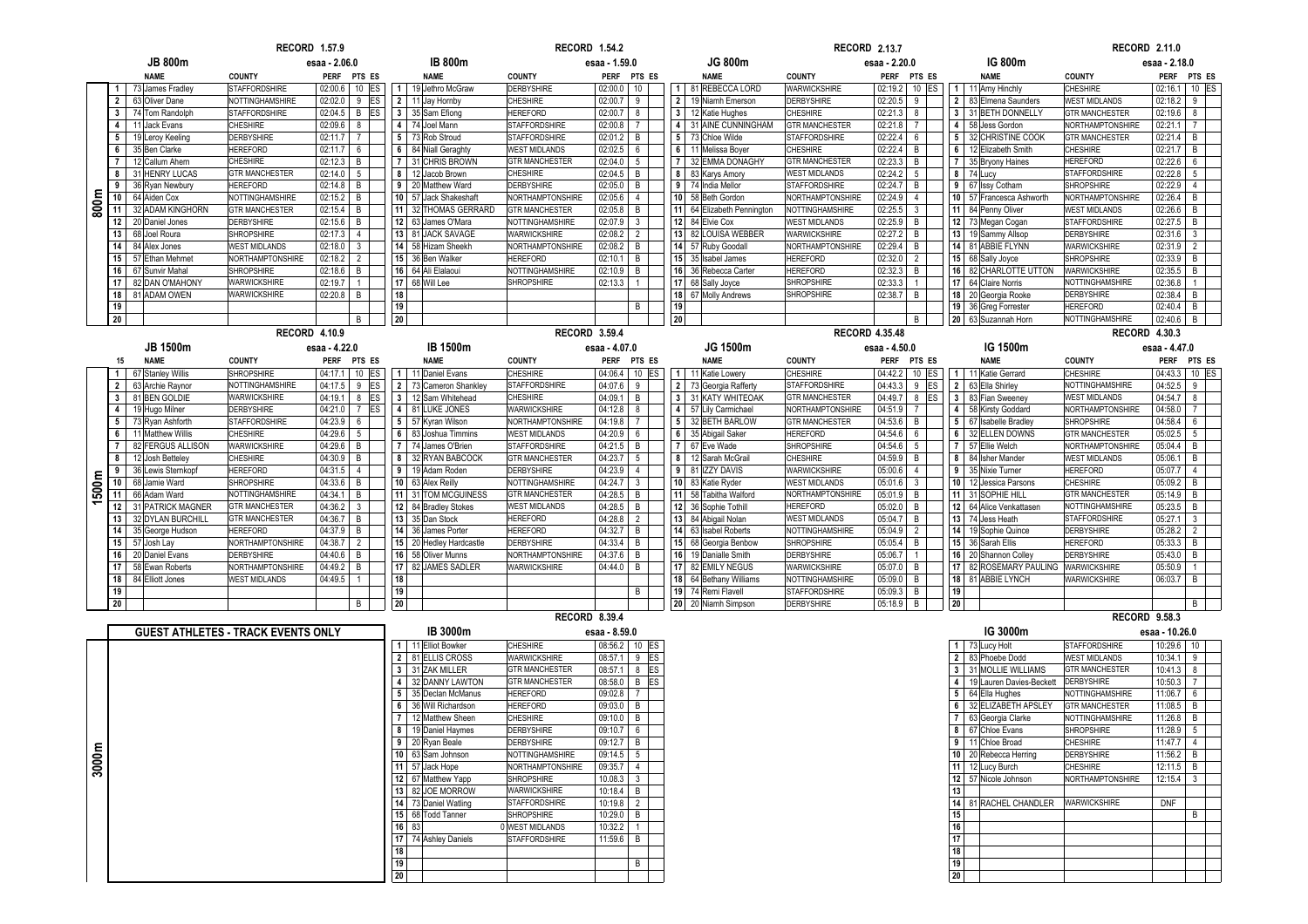|                              |                         |                                     | RECORD 11.3                     |                                                   |                                               |                                              | RECORD 13.1  |                       |                 |                                                             | RECORD 11.2           |              |                 |                |                                               | RECORD 11.3                              |              |                         |
|------------------------------|-------------------------|-------------------------------------|---------------------------------|---------------------------------------------------|-----------------------------------------------|----------------------------------------------|--------------|-----------------------|-----------------|-------------------------------------------------------------|-----------------------|--------------|-----------------|----------------|-----------------------------------------------|------------------------------------------|--------------|-------------------------|
|                              |                         | JB 80m Hurdles                      |                                 | esaa - 12.0                                       | <b>IB 100m Hurdles</b>                        |                                              | esaa - 14.2  |                       |                 | JG 75m Hurdles                                              |                       | esaa - 11.8  |                 |                | IG 80m Hurdles                                |                                          | esaa - 12.1  |                         |
|                              |                         | <b>NAME</b>                         | <b>COUNTY</b>                   | <b>PERF</b><br>PTS ES                             | <b>NAME</b>                                   | <b>COUNTY</b>                                | <b>PERF</b>  | PTS ES                |                 | <b>NAME</b>                                                 | <b>COUNTY</b>         |              | PERF PTS ES     |                | <b>NAME</b>                                   | <b>COUNTY</b>                            | <b>PERF</b>  | PTS ES                  |
|                              | $\mathbf{1}$            | 11 Cameron Meakin                   | <b>CHESHIRE</b>                 | $10$ ES<br>11.8                                   | 1 81 RORY DWYER                               | <b>WARWICKSHIRE</b>                          | 13.4         | 10 ES                 |                 | 1 67 Hollie Williamson                                      | SHROPSHIRE            | 11.8         | 10 ES           |                | 1 19 Alicia Barrett                           | <b>DERBYSHIRE</b>                        | 11.4         | 10 ES                   |
|                              | 2 <sup>1</sup>          | 31 WILLIAM ALDRED                   | <b>GTR MANCHESTER</b>           | 12.1<br>9                                         | 2 83 William Ritchie-Moulin                   | <b>WEST MIDLANDS</b>                         | 13.6         | 9<br>ES               |                 | 2 11 Chloe Esegbona                                         | <b>CHESHIRE</b>       | 11.9         | 9               |                | 2 81 EBONY WAKE                               | WARWICKSHIRE                             | 11.8         | $9$ ES                  |
|                              |                         | 3 32 RIVALDO BROWN                  | <b>GTR MANCHESTER</b>           | 12.1<br>B                                         | 3 11 Ashley Kirsopp                           | CHESHIRE                                     | 13.6         | <b>ES</b><br>8        |                 | 3 81 BRITTANY WOOD                                          | <b>WARWICKSHIRE</b>   | 12.1         | 8               |                | 3 20 Emma Schaanning                          | <b>DERBYSHIRE</b>                        | 11.8         | B ES                    |
|                              | 4 <sup>1</sup>          | 57 Freddie Taylor                   | NORTHAMPTONSHIRE                | 12.2<br>8                                         | 4 35 Linton Gardiner                          | <b>HEREFORD</b>                              | 13.9         | ES<br>$\overline{7}$  |                 | 4 73 Cliona Perkins                                         | <b>STAFFORDSHIRE</b>  | 12.1         | $\overline{7}$  |                | 4 82 ANNABELLE PASK                           | WARWICKSHIRE                             | 11.9         | B ES                    |
|                              | $5\overline{5}$         | 83 Elliott Brooks                   | <b>WEST MIDLANDS</b>            | 12.3<br>$\overline{7}$                            | 5 67 Leo Read                                 | <b>SHROPSHIRE</b>                            | 14.0         | 6<br>ES               |                 | 5 35 Lauren Brown                                           | <b>HEREFORD</b>       | 12.2         | 6               |                | 5 58 Holly Barrett [War]                      | NORTHAMPTONSHIRE                         | 11.9         | 8 ES                    |
|                              | 6                       | 58 Chris Morgan                     | NORTHAMPTONSHIRE                | 12.5<br>B                                         | 6 57 Harry Salt                               | NORTHAMPTONSHIRE                             | 14.2         | $5\phantom{.0}$<br>ES |                 | 6 83 Danel Jansen Van Renst WEST MIDLANDS                   |                       | 12.2         | $5\phantom{.0}$ |                | 6 67 Alexis Newton-French                     | <b>SHROPSHIRE</b>                        | 12.4         | $7^{\circ}$             |
| <b>HURDLES</b>               | $\overline{7}$          | 35 Will Goodwin                     | <b>HEREFORD</b>                 | 12.6<br>$6\phantom{.0}$                           | 7 19 Harry Goodier                            | <b>DERBYSHIRE</b>                            | 14.3         | $\overline{4}$        |                 | 7 31 LUCY ASHALL                                            | <b>GTR MANCHESTER</b> | 12.3         | $\overline{4}$  |                | 7 11 Katie Frith                              | <b>CHESHIRE</b>                          | 12.7         | 6                       |
|                              | 8<br>9                  | 63 Ben Mitchell                     | <b>NOTTINGHAMSHIRE</b>          | 12.6<br>$5\phantom{.0}$<br>12.9<br>$\overline{4}$ | 8 82 HARRY SUTHERLAND<br>9 74 Steven Thompson | WARWICKSHIRE                                 | 14.4<br>14.8 | B<br>$\mathbf{3}$     |                 | 8 74 Chloe Burns                                            | <b>STAFFORDSHIRE</b>  | 12.3<br>12.4 | B               |                | 8 63 Hazel Varley                             | NOTTINGHAMSHIRE                          | 12.8<br>12.8 | 5 <sup>5</sup><br>4     |
|                              | 10                      | 67 Joshua Davies<br>68 Faheen Ilyas | <b>SHROPSHIRE</b><br>SHROPSHIRE | 13.0<br>B                                         | 10 84 Oliver Dodd                             | <b>STAFFORDSHIRE</b><br><b>WEST MIDLANDS</b> | 15.1         | B                     |                 | 9 12 Daralis Bailey<br>10 82 EMILY MADDEN-FORM WARWICKSHIRE | <b>CHESHIRE</b>       | 12.4         | B<br>B          |                | 9 35 Siobhan Glover<br>10 31 COURTNEY LEONARD | <b>HEREFORD</b><br><b>GTR MANCHESTER</b> | 12.9         | $\mathbf{3}$            |
|                              | 11                      | 81 LLOYD ELLIS                      | <b>WARWICKSHIRE</b>             | 13.1<br>3                                         | 11 12 Ben Sutcliffe                           | <b>CHESHIRE</b>                              | 15.1         | B                     |                 | 11 32 EMILY NASH                                            | <b>GTR MANCHESTER</b> | 12.4         | В               |                | 11 73 Hollie Stowe                            | <b>STAFFORDSHIRE</b>                     | 13.1         | $\overline{2}$          |
| <b>SPRINT</b>                | 12                      | 64 Olly Kumma Kumra                 | NOTTINGHAMSHIRE                 | 13.2<br>B                                         | 12 64 Joe Morrice [h&w]                       | NOTTINGHAMSHIRE                              | 15.2         | $\overline{2}$        |                 | 12 63 Anna Purchase                                         | NOTTINGHAMSHIRE       | 12.6         | 3               |                | 12 83 Sofia Fereday                           | <b>WEST MIDLANDS</b>                     | 13.1         | $\overline{1}$          |
|                              | 13                      | 36 Michael Townsend                 | <b>HEREFORD</b>                 | 13.2<br>$\overline{B}$                            | 13 73 Ryan Sproston                           | <b>STAFFORDSHIRE</b>                         | 15.3         | B                     |                 | 13 19 Amy Stone                                             | <b>DERBYSHIRE</b>     | 12.7         | $\overline{2}$  |                | 13 68 Millie Barker                           | <b>SHROPSHIRE</b>                        | 13.2         | $\mathsf{B}$            |
|                              | 14                      | 82 CALLUM FARROW                    | <b>WARWICKSHIRE</b>             | 13.3<br>B                                         | 14 36 Jonty Thornton                          | <b>HEREFORD</b>                              | 15.4         | B                     |                 | 14 20 Amelia Higham                                         | <b>DERBYSHIRE</b>     | 12.7         | B               |                | 14 57 Hannah Shepherd                         | NORTHAMPTONSHIRE                         | 13.3         | $\mathsf{B}$            |
|                              | 15 <sup>1</sup>         | 74 Dominic Gregory                  | <b>STAFFORDSHIRE</b>            | 13.5<br>$\overline{2}$                            | 15 68 Max Beeching                            | <b>SHROPSHIRE</b>                            | 15.7         | B                     |                 | 15 84 Eleanor Faulkner                                      | <b>WEST MIDLANDS</b>  | 12.7         | B               |                | 15 32 OLIVIA BARNES                           | <b>GTR MANCHESTER</b>                    | 13.3         | B                       |
|                              | 16 <sup>1</sup>         | 12 Lewis Faulkner[WM]               | <b>CHESHIRE</b>                 | B<br>13.6                                         | 16 58 Pauli Laurinolli                        | NORTHAMPTONSHIRE                             | 15.9         | B                     |                 | 16 58 Milan Clues                                           | NORTHAMPTONSHIRE      | 12.8         | $\overline{1}$  |                | 16 84 Maria Thompson                          | <b>WEST MIDLANDS</b>                     | 13.8         | B                       |
|                              | 17                      | 84 Jamal Sims                       | <b>WEST MIDLANDS</b>            | 14.0<br>B                                         | 17                                            |                                              |              |                       |                 | 17 57 Katie Bryant                                          | NORTHAMPTONSHIRE      | 12.9         | B               |                | 17 74 Maria Hanley                            | <b>STAFFORDSHIRE</b>                     | 14.2         | $\mathsf{B}$            |
|                              | 18                      | 73 Harry Grange                     | <b>STAFFORDSHIRE</b>            | 15.2<br>$\,$ B                                    | 18                                            |                                              |              | B                     |                 | 18 36 Jessica Bennett                                       | <b>HEREFORD</b>       | 13.1         | B               |                | 18 36 Alisha Jenkins                          | <b>HEREFORD</b>                          | 14.2         | $\mathsf{B}$            |
|                              | 19                      |                                     |                                 |                                                   | 19                                            |                                              |              |                       |                 | 19 68 Sophie Bleazard                                       | <b>SHROPSHIRE</b>     | 13.1         | В               |                | 19 12 Evie Hancox                             | <b>CHESHIRE</b>                          | 14.4         |                         |
|                              | 20                      |                                     |                                 | B                                                 | 20                                            |                                              |              |                       |                 | 20 64 Bethany Newton                                        | NOTTINGHAMSHIRE       | 13.5         | B               | $20\,$         |                                               |                                          |              |                         |
|                              |                         |                                     | <b>RECORD 4.19.0</b>            |                                                   |                                               |                                              | RECORD 54.8  |                       |                 |                                                             |                       |              |                 |                |                                               | <b>RECORD</b>                            | 44.0         |                         |
|                              |                         | IB1500m S'chase                     |                                 | esaa - 4.36.0                                     | <b>IB 400m Hurdles</b>                        |                                              | esaa - 58.0  |                       |                 |                                                             |                       |              |                 |                | IG 300m Hurdles                               |                                          | esaa - 46.8  |                         |
|                              |                         | <b>NAME</b>                         | <b>COUNTY</b>                   | <b>PERF</b><br>PTS ES                             | <b>NAME</b>                                   | <b>COUNTY</b>                                | <b>PERF</b>  | PTS ES                |                 |                                                             |                       |              |                 |                | <b>NAME</b>                                   | <b>COUNTY</b>                            | <b>PERF</b>  | PTS ES                  |
|                              |                         | 81 CHARLIE DAVIS                    | <b>WARWICKSHIRE</b>             | ES<br>04:28.4<br>10                               | $\vert$ 1<br>19 Josiah Filleul                | <b>DERBYSHIRE</b>                            | 56.70        | 10 ES                 |                 |                                                             |                       |              |                 |                | 1 83 Georgina Rogers                          | <b>WEST MIDLANDS</b>                     | 45.3         | $10$ ES                 |
|                              | $\overline{2}$          | 82 DEAN MAWBY                       | <b>WARWICKSHIRE</b>             | 05:04.7<br>B                                      | 2 83 Travis Christio                          | <b>WEST MIDLANDS</b>                         | 57.80        | ES<br>9               |                 |                                                             |                       |              |                 |                | 2 57 Ella Forsyth                             | NORTHAMPTONSHIRE                         | 47.4         | 9                       |
|                              | $\overline{\mathbf{3}}$ | 31 MATTHEW WALKER                   | <b>GTR MANCHESTER</b>           | 05:24.0<br>9                                      | $\overline{\mathbf{3}}$<br>84 Niall Carney    | <b>WEST MIDLANDS</b>                         | 59.60        | B                     |                 |                                                             |                       |              |                 |                | 3 35 Siobhan Glover                           | <b>HEREFORD</b>                          | 49.5         | 8                       |
| <b>S3TGRING HOMO HURDLES</b> | $\overline{4}$          |                                     |                                 |                                                   | $\overline{4}$<br>35 Pok Hong Tang            | <b>HEREFORD</b>                              | 61.90        | 8                     |                 |                                                             |                       |              |                 |                | 4 58 Katie Clubb                              | NORTHAMPTONSHIRE                         | 50.3         | $\mathsf{B}$            |
|                              | $\overline{\mathbf{5}}$ |                                     |                                 | В                                                 | $5\phantom{.0}$<br>67 Maciek Peplinski        | <b>SHROPSHIRE</b>                            | 65.70        | $\overline{7}$        |                 |                                                             |                       |              |                 |                | 5 31 Gabrielle Whittle                        | <b>GTR MANCHESTER</b>                    | 50.7         | $\overline{7}$          |
|                              | 6                       |                                     |                                 |                                                   | 6<br>63 Thomas Ravenscroft                    | NOTTINGHAMSHIRE                              | 71.80        | 6                     |                 |                                                             |                       |              |                 |                | 6 19 Chloe Gee                                | <b>DERBYSHIRE</b>                        | 51.2         | 6                       |
|                              | $\overline{7}$          |                                     |                                 |                                                   | $\overline{7}$                                |                                              |              |                       |                 |                                                             |                       |              |                 | $\overline{7}$ | 64 Charlotte Peach                            | NOTTINGHAMSHIRE                          | 51.4         | 5                       |
|                              | 8                       |                                     |                                 |                                                   | 8                                             |                                              |              |                       |                 |                                                             |                       |              |                 |                | 8 20 Lauren Wilson                            | DERBYSHIRE                               | 52.3         | $\mathsf{B}$            |
|                              | 9                       |                                     |                                 |                                                   | 9                                             |                                              |              |                       |                 |                                                             |                       |              |                 |                | 9 84 Anna Rooney                              | <b>WEST MIDLANDS</b>                     | 52.7         | $\mathsf{B}$            |
|                              | 10                      |                                     |                                 |                                                   | 10                                            |                                              |              |                       |                 |                                                             |                       |              |                 |                | 10 11 Evie Hancox                             | <b>CHESHIRE</b>                          | 52.8         | $\pmb{\mathit{\Delta}}$ |
|                              | 11                      |                                     |                                 |                                                   | 11                                            |                                              |              |                       |                 |                                                             |                       |              |                 | 11             |                                               |                                          |              |                         |
|                              | 12                      |                                     |                                 |                                                   | 12                                            |                                              |              |                       |                 |                                                             |                       |              |                 | 12             |                                               |                                          |              | B                       |
|                              | 13                      |                                     |                                 |                                                   | 13                                            |                                              |              |                       |                 |                                                             |                       |              |                 | 13             |                                               |                                          |              |                         |
|                              | 14                      |                                     |                                 |                                                   | 14                                            |                                              |              |                       |                 |                                                             |                       |              |                 | 14             |                                               |                                          |              |                         |
|                              | 15<br>16                |                                     |                                 |                                                   | 15<br>16                                      |                                              |              |                       |                 |                                                             |                       |              |                 | 15<br>16       |                                               |                                          |              |                         |
|                              | 17                      |                                     |                                 |                                                   | 17                                            |                                              |              |                       |                 |                                                             |                       |              |                 | 17             |                                               |                                          |              |                         |
|                              | 18                      |                                     |                                 |                                                   | 18                                            |                                              |              |                       |                 |                                                             |                       |              |                 | 18             |                                               |                                          |              |                         |
|                              | 19                      |                                     |                                 |                                                   | 19                                            |                                              |              |                       |                 |                                                             |                       |              |                 | 19             |                                               |                                          |              |                         |
|                              | 20                      |                                     |                                 |                                                   | $20\,$                                        |                                              |              |                       |                 |                                                             |                       |              |                 | 20             |                                               |                                          |              |                         |
|                              |                         |                                     | RECORD 45.1                     |                                                   |                                               |                                              | RECORD 42.1  |                       |                 |                                                             | RECORD 48.8           |              |                 |                |                                               | RECORD 46.8                              |              |                         |
|                              |                         | JB 4 x 100m                         |                                 | esaa - 47.5                                       | IB 4 x 100m                                   |                                              | esaa - 45.0  |                       |                 | JG 4 x 100m                                                 |                       | esaa - 52.0  |                 |                | IG 4 x 100m                                   |                                          | esaa - 50.2  |                         |
|                              | $\mathbf{1}$            | 32                                  | 0 GTR MANCHESTER                | 46.6<br>$10$ ES                                   | $1 \quad 83$ yes                              | <b>WEST MIDLANDS</b>                         | 44.6         | $10$ ES               | $1 \quad 84$    |                                                             | 0 WEST MIDLANDS       | 50.5         | 10 ES           |                | $1 \mid 84$                                   | 0 WEST MIDLANDS                          | 49.2         | 10 ES                   |
|                              | $2^{\circ}$             | 63 yes                              | <b>NOTTINGHAMSHIRE</b>          | ES<br>9<br>46.8                                   | 2 81 YES                                      | <b>WARWICKSHIRE</b>                          | 44.9         | $9$ ES                | $2 \mid 67$     |                                                             | 0 SHROPSHIRE          | 50.6         | $9$ ES          |                | $2 \t63$ yes                                  | NOTTINGHAMSHIRE                          | 50.0         | $9$ ES                  |
|                              | 3 <sup>1</sup>          | 74                                  | 0 STAFFORDSHIRE                 | ES<br>47.0<br>8                                   | 3 73 Yes                                      | <b>STAFFORDSHIRE</b>                         | 44.9         | ES<br>8               | 3 19 YES        |                                                             | <b>DERBYSHIRE</b>     | 51.7         | <b>ES</b><br>8  |                | 3 81 YES                                      | <b>WARWICKSHIRE</b>                      | 50.1         | $8$ ES                  |
|                              | $\overline{4}$          | 81 YES                              | <b>WARWICKSHIRE</b>             | ES<br>47.3<br>$\overline{7}$                      | 4 11 Yes                                      | CHESHIRE                                     | 45.3         | $\overline{7}$        |                 | 4 11 Yes                                                    | <b>CHESHIRE</b>       | 52.2         | $\overline{7}$  |                | 4 73 Yes                                      | <b>STAFFORDSHIRE</b>                     | 50.8         | $7$ ES                  |
|                              | 5 <sub>5</sub>          | 84                                  | 0 WEST MIDLANDS                 | 47.9<br>6                                         | 5 35 Yes                                      | <b>HEREFORD</b>                              | 46.2         | 6                     |                 | 5 81 YES                                                    | <b>WARWICKSHIRE</b>   | 52.3         | 6               |                | 5 11 Yes                                      | <b>CHESHIRE</b>                          | 51.1         | $6$ ES                  |
| <b>RELAY</b>                 | $6\overline{6}$         | 36                                  | <b>HEREFORD</b>                 | 48.1<br>$5\overline{5}$                           | 6 58                                          | 0 NORTHAMPTONSHIRE                           | 46.6         | 5                     |                 | 6 57 Yes                                                    | NORTHAMPTONSHIRE      | 52.6         | 5               |                | 6 35 Yes                                      | <b>HEREFORD</b>                          | 51.6         | $5$ ES                  |
|                              | $\overline{7}$ 11 Yes   |                                     | CHESHIRE                        | 49.3<br>$\overline{4}$                            | 7 <sup>1</sup><br>68                          | 0SHROPSHIRE                                  | 47.8         | $\overline{4}$        | 7 73 Yes        |                                                             | <b>STAFFORDSHIRE</b>  | 53.2         | $\overline{4}$  |                | 7 57 Yes                                      | NORTHAMPTONSHIRE                         | 53.0         | $4$ ES                  |
|                              | 8                       | 57 Yes                              | NORTHAMPTONSHIRE                | $\mathbf{3}$<br>49.6                              | 8                                             |                                              |              |                       |                 | 8 35 Yes                                                    | <b>HEREFORD</b>       | 53.6         | $\mathbf{3}$    |                | $8 \t67$                                      | 0 SHROPSHIRE                             | 54.9         | $3$ ES                  |
|                              | 9                       | 67                                  | 0 SHROPSHIRE                    | 51.1<br>2                                         | 9                                             |                                              |              |                       | $963$ yes       |                                                             | NOTTINGHAMSHIRE       | 56.7         | $\overline{2}$  |                | 9 31 yes                                      | <b>GTR MANCHESTER</b>                    | 60.5         | $2$ ES                  |
|                              | 10 <sup>1</sup>         |                                     |                                 |                                                   | 10 19 YES                                     | <b>DERBYSHIRE</b>                            | DQ           |                       | 10 <sub>1</sub> |                                                             |                       |              |                 |                | 10 19 YES                                     | <b>DERBYSHIRE</b>                        | DQ           | ES                      |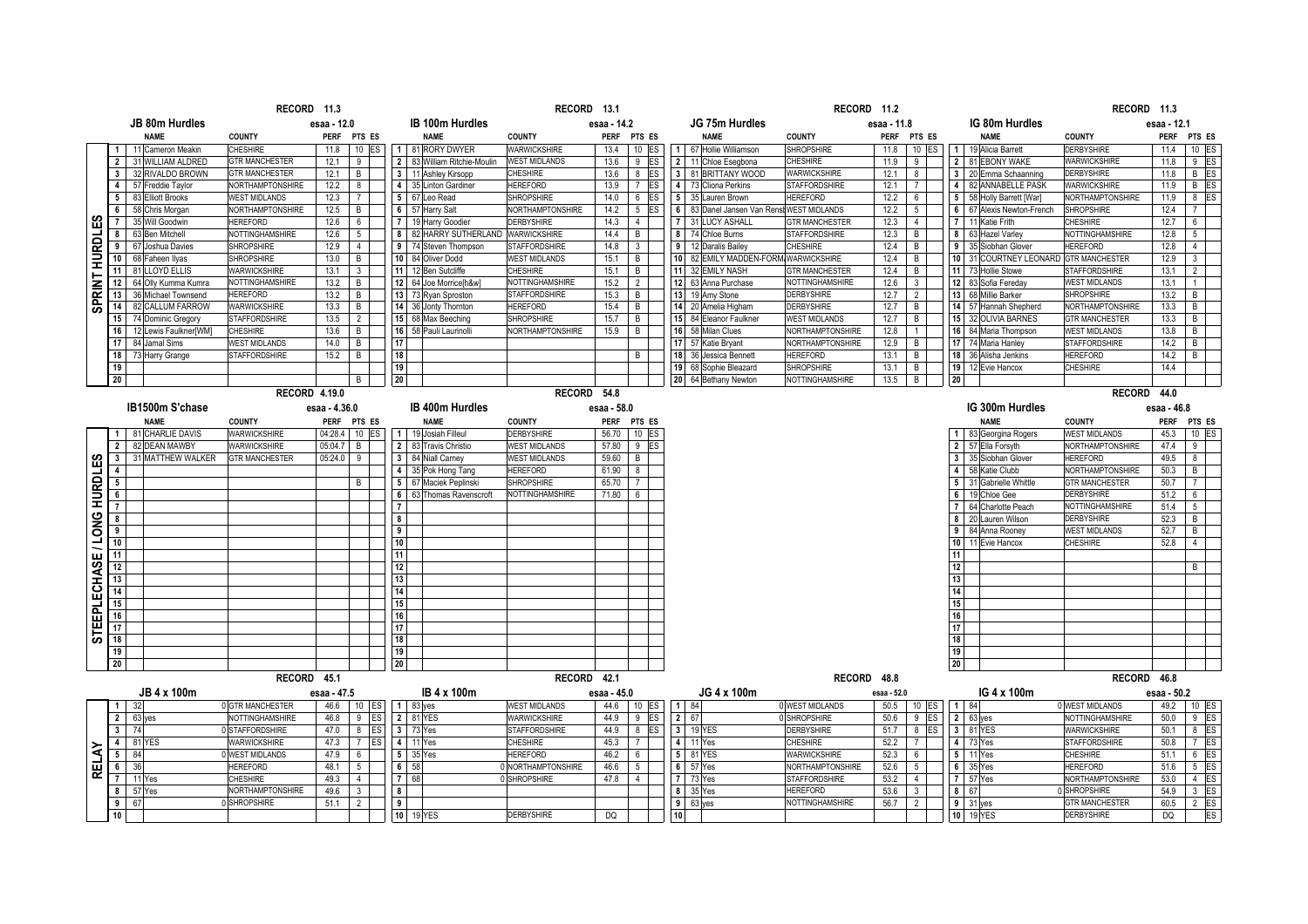|          |                                           |                                                                                                                                                                                                                                      | <b>RECORD 1.94</b>                             |                |                      |                       |                                             | <b>RECORD 2.03</b>                      |                |                          |                       |                                            | <b>RECORD 1.70</b>                      |              |                     |                                   |                                               | <b>RECORD 1.75</b>                      |                |                     |
|----------|-------------------------------------------|--------------------------------------------------------------------------------------------------------------------------------------------------------------------------------------------------------------------------------------|------------------------------------------------|----------------|----------------------|-----------------------|---------------------------------------------|-----------------------------------------|----------------|--------------------------|-----------------------|--------------------------------------------|-----------------------------------------|--------------|---------------------|-----------------------------------|-----------------------------------------------|-----------------------------------------|----------------|---------------------|
|          |                                           | <b>JB High Jump</b>                                                                                                                                                                                                                  |                                                | esaa -1.72     |                      |                       | <b>IB High Jump</b>                         |                                         | esaa - 1.90    |                          |                       | JG High Jump                               |                                         | esaa - 1.57  |                     |                                   | IG High Jump                                  |                                         | esaa - 1.62    |                     |
|          |                                           | <b>NAME</b>                                                                                                                                                                                                                          | <b>COUNTY</b>                                  | <b>PERF</b>    | <b>PTS ES</b>        |                       | <b>NAME</b>                                 | <b>COUNTY</b>                           | <b>PERF</b>    | <b>PTS ES</b>            |                       | <b>NAME</b>                                | <b>COUNTY</b>                           | <b>PERF</b>  | <b>PTS ES</b>       |                                   | <b>NAME</b>                                   | <b>COUNTY</b>                           | <b>PERF</b>    | <b>PTS ES</b>       |
|          |                                           | 81 BEN HARWOOD                                                                                                                                                                                                                       | WARWICKSHIRE                                   | 1.68           | 10                   |                       | 1 81 RORY DWYER                             | WARWICKSHIRE                            | 2.07 (REC)     | $10$ es                  | $\mathbf{1}$          | 19 Rebecca Oliver                          | DERBYSHIRE                              | 1.65         | $10$ ES             |                                   | 1 81 ANNA GAMBLE                              | WARWICKSHIRE                            | 1.68           | $10$ ES             |
|          | $\overline{2}$                            | 32 CONNOR BORTHWICK                                                                                                                                                                                                                  | 0 HEREFORD                                     | 1.65           | 9                    |                       | 2 35 Linton Gardiner<br>3 63 Matthew Parkin | <b>HEREFORD</b>                         | 1.95           | $9$ es                   | $\overline{2}$        | <b>35</b> Hannah Tapley                    | <b>HEREFORD</b><br><b>SHROPSHIRE</b>    | 1.60         | $9$ ES              |                                   | 2 57 Megan Owen                               | <b>NORTHAMPTONSHIRE</b>                 | 1.55           | 9                   |
|          | $\overline{\mathbf{3}}$<br>$\overline{4}$ | <b>31 JACK SCHOFIELD</b>                                                                                                                                                                                                             | <b>GTR MANCHESTER</b><br><b>GTR MANCHESTER</b> | 1.60<br>1.55   | 8<br>$\overline{B}$  |                       | 4 31 ALEXANDER GRIDLING GTR MANCHESTER      | NOTTINGHAMSHIRE                         | 1.90<br>1.85   | $8$ es<br>$\overline{7}$ | 3 <sup>1</sup><br>4   | 67 Hollie Williamson<br>81 ISSY CAIN-DALEY | WARWICKSHIRE                            | 1.60<br>1.60 | $8$ ES<br>$7$ ES    |                                   | 3 82 GEORGIA PARRIS<br>4 63 Ashleigh Plumptre | WARWICKSHIRE<br>NOTTINGHAMSHIRE         | 1.55<br>1.50   | B<br>8 <sup>1</sup> |
|          | 5                                         | 82 CALLUM FARROW                                                                                                                                                                                                                     | WARWICKSHIRE                                   | 1.55           | $\overline{B}$       |                       | 5 83 Aaron Sandhu                           | <b>WEST MIDLANDS</b>                    | 1.80           | 6 <sup>1</sup>           | 5                     | 57 Isabel Myers                            | NORTHAMPTONSHIRE                        | 1.50         | 6 <sup>1</sup>      |                                   | 5 67 Millie Barker                            | <b>SHROPSHIRE</b>                       | 1.50           | 7 <sup>1</sup>      |
|          |                                           | 6 11 Sam West                                                                                                                                                                                                                        | CHESHIRE                                       | 1.50           | $\overline{7}$       |                       | 6 57 Mandla Chabuonga                       | NORTHAMPTONSHIRE                        | 1.65           | 5 <sup>5</sup>           | 6                     | 83 Lucy Farrington                         | <b>WEST MIDLANDS</b>                    | 1.50         | 5 <sup>5</sup>      |                                   | 6 83 Sofia Fereday                            | <b>WEST MIDLANDS</b>                    | 1.50           | 6 <sup>1</sup>      |
|          |                                           | 7 3 Todd Webster                                                                                                                                                                                                                     | DERBYSHIRE                                     | 1.50           | $6\overline{6}$      |                       | 7 67 Leo Read                               | <b>SHROPSHIRE</b>                       | 1.65           | 4 <sup>1</sup>           | $\overline{7}$        | 11 Ellie McCarthy                          | CHESHIRE                                | 1.50         | 4                   |                                   | 7 84 Adina Bailey                             | <b>WEST MIDLANDS</b>                    | 1.50           | B                   |
|          |                                           | 8 57 Andrew Langan<br>9 73 Daniel Fitzhenry<br>10 20 Omar Aikman                                                                                                                                                                     | NORTHAMPTONSHIRE                               | 1.50           | 5 <sub>5</sub>       |                       | 8 73 Aaron Brown                            | <b>STAFFORDSHIRE</b>                    | 1.65           | 3 <sup>1</sup>           | 8                     | 84 Saffiyah Khan                           | <b>WEST MIDLANDS</b>                    | 1.50         | B                   |                                   | 8 74 Hollie Stowe                             | <b>STAFFORDSHIRE</b>                    | 1.45           | 5 <sup>1</sup>      |
|          |                                           |                                                                                                                                                                                                                                      | <b>STAFFORDSHIRE</b>                           | 1.50           | $\overline{4}$       |                       | 9 32 BEN ROWAN                              | <b>GTR MANCHESTEF</b>                   | 1.65           | B                        | 9                     | 32 ZALAKA WILLIAMS                         | <b>GTR MANCHESTER</b>                   | 1.45         | 3 <sup>1</sup>      |                                   | 9 35 Chloe Lakin                              | <b>HEREFORD</b>                         | 1.40           | 4 <sup>1</sup>      |
|          |                                           |                                                                                                                                                                                                                                      | <b>DERBYSHIRE</b>                              | 1.50           | B                    |                       | 10 74 Isaac Sringett                        | <b>STAFFORDSHIRE</b>                    | 1.65           | B                        | 10 <sup>1</sup>       | 20 Amy Botham                              | DERBYSHIRE                              | 1.45         | B                   |                                   | 10 58 Coral Baldwin                           | NORTHAMPTONSHIRE                        | 1.40           | B                   |
| <b>I</b> |                                           | 11 58 George Cobb                                                                                                                                                                                                                    | NORTHAMPTONSHIRE                               | 1.50           | $\overline{B}$       |                       | 11 58 Pauli Laurinolli                      | <b>NORTHAMPTONSHIRE</b>                 | 1.60           | $\overline{B}$           | 11                    | 73 Charlotte Jones                         | STAFFORDSHIRE                           | 1.40         | $2^{\circ}$         |                                   | 11 68 Danni Langdale                          | <b>SHROPSHIRE</b>                       | 1.35           | B                   |
|          |                                           | 0 12 12 Leo Parnell-Notice [Staf                                                                                                                                                                                                     | <b>CHESHIRE</b>                                | 1.45           | B                    |                       | 12 68 Edward Ellis Cooper                   | <b>SHROPSHIRE</b>                       | 1.60           | B                        | 12                    | 58 Milan Clues                             | NORTHAMPTONSHIRE                        | 1.40         | B                   |                                   | 12 64 Caprice Miloro                          | NOTTINGHAMSHIRE                         | 1.30           | B                   |
|          |                                           | 13 74 Matthew Hill                                                                                                                                                                                                                   | <b>STAFFORDSHIRE</b>                           | 1.45           | $\overline{B}$       |                       | 13 84 Conor Ford                            | <b>WEST MIDLANDS</b>                    | 1.60           | B                        |                       | 13 74 Emma Bentley                         | STAFFORDSHIRE                           | .40          | B                   |                                   | 13 19 India Hollingworth                      | <b>DERBYSHIRE</b>                       | 1.25           | 3 <sup>1</sup>      |
|          | 14<br>15                                  |                                                                                                                                                                                                                                      |                                                |                | $\overline{B}$       | 15                    | 14 20 Jonathan Wells                        | <b>DERBYSHIRE</b>                       | 1.55           | $2 \mid$                 | 14<br>15 <sup>1</sup> | 63 Amy Smith<br>36 Lauren Elliott          | NOTTINGHAMSHIRE<br><b>HEREFORD</b>      | 1.35<br>1.35 | 1 <sup>1</sup><br>B | $14 \overline{\smash{)}20}$<br>15 | Leanne Bryer                                  | <b>DERBYSHIRE</b>                       | 1.25           | B                   |
|          | 16                                        |                                                                                                                                                                                                                                      |                                                |                |                      | 16                    |                                             |                                         |                | B                        | 16                    | 64 Mollie Rowden                           | NOTTINGHAMSHIRE                         | 1.35         | B                   | 16                                |                                               |                                         |                | B                   |
|          | 17                                        |                                                                                                                                                                                                                                      |                                                |                |                      | 17                    |                                             |                                         |                |                          | 17 <sup>1</sup>       | 68 Megan Broad                             | SHROPSHIRE                              | 1.35         | $\mathsf{B}$        | 17                                |                                               |                                         |                |                     |
|          | 18                                        |                                                                                                                                                                                                                                      |                                                |                |                      | 18                    |                                             |                                         |                |                          | 18                    | 12 Hattie Byrne [War]                      | CHESHIRE                                | 1.35         | B                   | 18                                |                                               |                                         |                |                     |
|          | 19                                        |                                                                                                                                                                                                                                      |                                                |                |                      | 19                    |                                             |                                         |                |                          | 19                    | 82 MADDISON ILLSLEY                        | WARWICKSHIRE                            | <b>NH</b>    | B                   | 19                                |                                               |                                         |                |                     |
|          | 20 <sup>1</sup>                           |                                                                                                                                                                                                                                      |                                                |                |                      | 20 <sup>1</sup>       |                                             |                                         |                |                          | 20                    |                                            |                                         |              |                     | 20 <sup>1</sup>                   |                                               |                                         |                |                     |
|          |                                           |                                                                                                                                                                                                                                      | RECORD <sub>6.57</sub>                         |                |                      |                       |                                             | RECORD <sub>7.10</sub>                  |                |                          |                       |                                            | RECORD <sub>6.10</sub>                  |              |                     |                                   |                                               | RECORD <sub>5.96</sub>                  |                |                     |
|          |                                           | JB Long Jump                                                                                                                                                                                                                         |                                                | esaa - 5.80    |                      |                       | IB Long Jump                                |                                         | esaa - 6.40    |                          |                       | JG Long Jump                               |                                         | esaa - 5.05  |                     |                                   | <b>IG Long Jump</b>                           |                                         | esaa - 5.25    |                     |
|          |                                           | <b>NAME</b>                                                                                                                                                                                                                          | <b>COUNTY</b>                                  | <b>PERF</b>    | <b>PTS ES</b>        |                       | <b>NAME</b>                                 | <b>COUNTY</b>                           | <b>PERF</b>    | <b>PTS ES</b>            |                       | <b>NAME</b>                                | <b>COUNTY</b>                           | <b>PERF</b>  | <b>PTS ES</b>       |                                   | <b>NAME</b>                                   | <b>COUNTY</b>                           | <b>PERF</b>    | <b>PTS ES</b>       |
|          | 1                                         | <b>82</b> JOSH PEMBERTON                                                                                                                                                                                                             | <b>GTR MANCHESTER</b>                          | 6.01           | $10$ ES              |                       | 1 84 Alex Farguharson                       | <b>WEST MIDLANDS</b>                    | 6.57           | $10$ ES                  | 1 <sup>1</sup>        | 57 Eleanor Broome                          | NORTHAMPTONSHIRE                        | 5.65         | $10$ ES             |                                   | 1 81 EBONY WAKE                               | WARWICKSHIRE                            | $5.40$         | $10$ ES             |
|          |                                           | 2 19Joe Walker                                                                                                                                                                                                                       | <b>DERBYSHIRE</b>                              | 5.93           | $9$ ES               |                       | 2 32 JAMAL CRAWFORD                         | <b>GTR MANCHESTER</b>                   | 6.41           | $9$ ES                   | $\overline{2}$        | 81 EMILY MADDEN-FORMA WARWICKSHIRE         |                                         | 5.00         | 9 <sup>1</sup>      |                                   | 2 57 Simone Ager                              | NORTHAMPTONSHIRE                        | 5.28           | $9$ ES              |
|          |                                           | 3 73 James Wooley                                                                                                                                                                                                                    | <b>STAFFORDSHIRE</b>                           | 5.82           | $8$ ES               |                       | 3 81 TIM KERR-CHIN                          | WARWICKSHIRE                            | 6.31           | 8 <sup>1</sup>           | 3                     | 19 Katie Rowe                              | DERBYSHIRE                              | 4.96         | 8 <sup>1</sup>      |                                   | 3 19 Megan Bruce                              | DERBYSHIRE                              | 5.22           | 8 <sup>1</sup>      |
|          | $\overline{4}$                            | 63 Amarni Saunders                                                                                                                                                                                                                   | NOTTINGHAMSHIRE                                | 5.73           | $\overline{7}$       |                       | 4 67 Bolu Coker                             | <b>SHROPSHIRE</b>                       | 6.24           | 7 <sup>1</sup>           | $\overline{a}$        | 11 Liberty Hughes                          | CHESHIRE                                | 4.92         | 7 <sup>1</sup>      |                                   | 4 11 Sophie Quinn                             | <b>CHESHIRE</b>                         | 5.14           | 7 <sup>1</sup>      |
|          | 5                                         | <b>31 JACK HALLIWELL</b>                                                                                                                                                                                                             | <b>GTR MANCHESTER</b>                          | 5.63           | B                    |                       | 5 36 Joe Morrice                            | <b>HEREFORD</b>                         | 6.22           | 6 <sup>1</sup>           | 5                     | 73 Charlotte Jones                         | STAFFORDSHIRE                           | 4.70         | 6 <sup>1</sup>      |                                   | 5 35 Ellie Ravenscroft                        | <b>HEREFORD</b>                         | 5.10           | 6 <sup>1</sup>      |
|          |                                           | 6 74 Cameron Steven                                                                                                                                                                                                                  | <b>STAFFORDSHIRE</b><br>NORTHAMPTONSHIRE       | 5.54<br>5.51   | B<br>$6\overline{6}$ |                       | 6 82 TOBY MELVILLE<br>7 83 Cameron Skinner  | WARWICKSHIRE<br><b>WEST MIDLANDS</b>    | 6.02<br>6.00   | B<br>B                   | 6<br>$\overline{7}$   | 63 Laura Herrod<br>83 Nichole Birmingham   | NOTTINGHAMSHIRE<br><b>WEST MIDLANDS</b> | 4.69<br>4.63 | 5 <sub>1</sub><br>4 |                                   | 6 12 Danielle Wakefield<br>7 74 Eleanor Proud | <b>CHESHIRE</b><br><b>STAFFORDSHIRE</b> | 4.96           | B<br>5 <sup>1</sup> |
|          |                                           | 57 Jack Ilko<br>8 35 Jack Hockling                                                                                                                                                                                                   | <b>HEREFORD</b>                                | 5.37           | 5 <sup>5</sup>       |                       | 8 3 Josh Adams                              | <b>DERBYSHIRE</b>                       | 5.93           | 5 <sup>5</sup>           | 8                     | 74 Chloe Lindop                            | <b>STAFFORDSHIRE</b>                    | 4.59         | B                   |                                   | 8 84 Mia Tomlinson                            | <b>WEST MIDLANDS</b>                    | 4.93<br>4.93   | 4                   |
| JUMP     |                                           | 9 82 TAI COPPAGE                                                                                                                                                                                                                     | WARWICKSHIRE                                   | 5.37           | $\overline{4}$       |                       | 9 68 Edward Ellis Cooper                    | <b>SHROPSHIRE</b>                       | 5.83           | B                        | 9                     | <b>64</b> Eloise Spears                    | NOTTINGHAMSHIRE                         | 4.55         | B                   |                                   | 9 31 ZOE HUGHES                               | <b>GTR MANCHESTER</b>                   | 4.92           | 3 <sup>1</sup>      |
|          |                                           | 10 81 TOM HOWKINS                                                                                                                                                                                                                    | WARWICKSHIRE                                   | 5.33           | $\mathsf{B}$         |                       | 10 35 Sam Khogali                           | <b>HEREFORD</b>                         | 5.78           | B                        | 10                    | 35 Lauren Brown                            | <b>HEREFORD</b>                         | 4.48         | 3 <sup>1</sup>      |                                   | 10 82 AURELIA MARCUS                          | WARWICKSHIRE                            | 4.84           | B                   |
|          |                                           | 11 20 Kieran Woodhouse                                                                                                                                                                                                               | <b>DERBYSHIRE</b>                              | 5.33           | B                    |                       | 11 74 Tom Taylor                            | <b>STAFFORDSHIRE</b>                    | 5.50           | $4 \mid$                 | 11                    | 12 Emily Edgar                             | CHESHIRE                                | 4.46         | B                   |                                   | 11 58 Shannon Parker                          | <b>NORTHAMPTONSHIRE</b>                 | 4.80           | B                   |
| z        |                                           | 12 11 Maurice Bolton                                                                                                                                                                                                                 | CHESHIRE                                       | 5.30           | 3 <sup>1</sup>       |                       | 12 64 Amari Kennerdale                      | NOTTINGHAMSHIRE                         | 5.47           | 3 <sup>1</sup>           | 12                    | 36 Brooke Clarke                           | <b>HEREFORD</b>                         | 4.45         | B                   |                                   | 12 83 Ellen Wright                            | <b>WEST MIDLANDS</b>                    | 4.74           | B                   |
| $\circ$  |                                           | 13 12 Thomas Rudge                                                                                                                                                                                                                   | CHESHIRE                                       | 5.27           | B                    |                       | 13 57 Michael Fagan                         | NORTHAMPTONSHIRE                        | 3.32           | $2 \mid$                 | 13                    | 68 Claire Richards                         | SHROPSHIRE                              | 4.33         | $2^{\circ}$         |                                   | 13 36 Fran Gallagher                          | <b>HEREFORD</b>                         | 4.52           | B                   |
|          |                                           | 14 83 Chocky Nhonjera                                                                                                                                                                                                                | <b>WEST MIDLANDS</b>                           | 5.20           | $\overline{2}$       | 14                    |                                             |                                         |                |                          | 14                    | 84 Olivia Ward                             | <b>WEST MIDLANDS</b>                    | 4.32         | B                   |                                   | 14 73 Rhiannon Wayman                         | <b>STAFFORDSHIRE</b>                    | 4.48           | B                   |
|          |                                           | 15 36 Will Goodwin                                                                                                                                                                                                                   | <b>HEREFORD</b>                                | 5.07           | B                    | 15                    |                                             |                                         |                | B                        | 15 <sup>1</sup>       | 82 GEORGIA CURRAN                          | WARWICKSHIRE                            | 4.23         | B                   |                                   | 15 64 Hazel Varley                            | NOTTINGHAMSHIRE                         | 4.48           | 2 <sup>1</sup>      |
|          |                                           | 16 58 George Cobb                                                                                                                                                                                                                    | NORTHAMPTONSHIRE                               | 4.99           | $\overline{B}$       | 16                    |                                             |                                         |                |                          | 16 <sup>1</sup>       | <b>32 DIEUDONNE OPARA</b>                  | <b>GTR MANCHESTER</b>                   | 4.12         | $\mathbf{1}$        |                                   | 16 67 Grace Bridges                           | <b>SHROPSHIRE</b>                       | 4.30           | 1                   |
|          |                                           | 17 68 James Milburn                                                                                                                                                                                                                  | SHROPSHIRE                                     | 4.46           | $\mathbf{1}$         | 17                    |                                             |                                         |                |                          | 17                    | 67 Lucy Asson                              | SHROPSHIRE                              | 4.11         | $\mathsf{B}$        |                                   | 17 63 Pippa Tomlinson                         | NOTTINGHAMSHIRE                         | 4.25           | B                   |
|          |                                           | 18 67 Faheen Ilyas                                                                                                                                                                                                                   | SHROPSHIRE                                     | 4.35           | $\overline{B}$       | 18                    |                                             |                                         |                |                          | 18                    | 20 Abbie Wright                            | DERBYSHIRE                              | 4.05         | B                   | 18                                |                                               |                                         |                |                     |
|          | 19                                        |                                                                                                                                                                                                                                      |                                                |                | B                    | 19<br>20 <sup>1</sup> |                                             |                                         |                |                          | 19<br>20              | 58 Ciara Buckley                           | NORTHAMPTONSHIRE                        | 3.98         | B                   | 19<br>20 <sup>1</sup>             |                                               |                                         |                | B                   |
|          | 20 <sub>1</sub>                           |                                                                                                                                                                                                                                      | <b>RECORD 13.56</b>                            |                |                      |                       |                                             | <b>RECORD 14.76</b>                     |                |                          |                       |                                            |                                         |              |                     |                                   |                                               | RECORD 11.69                            |                |                     |
|          |                                           |                                                                                                                                                                                                                                      |                                                |                |                      |                       |                                             |                                         |                |                          |                       |                                            |                                         |              |                     |                                   |                                               |                                         |                |                     |
|          |                                           | JB Triple Jump                                                                                                                                                                                                                       |                                                | esaa - 12.00   |                      |                       | <b>IB Triple Jump</b>                       |                                         | esaa - 13.20   |                          |                       |                                            |                                         |              |                     |                                   | <b>IG Triple Jump</b>                         |                                         | esaa - 10.70   |                     |
|          |                                           | <b>NAME</b>                                                                                                                                                                                                                          | <b>COUNTY</b>                                  | <b>PERF</b>    | <b>PTS ES</b>        |                       | <b>NAME</b>                                 | <b>COUNTY</b>                           | <b>PERF</b>    | <b>PTS ES</b>            |                       |                                            |                                         |              |                     |                                   | <b>NAME</b>                                   | <b>COUNTY</b>                           | <b>PERF</b>    | <b>PTS ES</b>       |
|          |                                           | 1 84 Charlie Hadley<br>2 83 Jordan Lloyd                                                                                                                                                                                             | <b>WEST MIDLANDS</b>                           | 11.88<br>11.69 | 10<br>B              |                       | 1 57 Cage Boons<br>2 81 TOBY MELVILLE       | <b>NORTHAMPTONSHIRE</b><br>WARWICKSHIRE | 14.35<br>13.34 | $10$ ES<br>$9$ ES        |                       |                                            |                                         |              |                     |                                   | 1 63 Beth Mortiboy<br>2 11 Sophie Quinn       | NOTTINGHAMSHIRE<br><b>CHESHIRE</b>      | 10.99<br>10.89 | $10$ ES<br>$9$ ES   |
|          |                                           | 3 11 Tim Phillips                                                                                                                                                                                                                    | <b>WEST MIDLANDS</b><br>CHESHIRE               | 11.57          | 9                    |                       | 3 63 Elliott Henry                          | NOTTINGHAMSHIRE                         | 13.27          | $8$ ES                   |                       |                                            |                                         |              |                     |                                   | 3 81 ERIN McGREADY                            | WARWICKSHIRE                            | 10.85          | 8 ES                |
|          |                                           | 4 31 DELROY WRIGHT                                                                                                                                                                                                                   | <b>GTR MANCHESTER</b>                          | 11.48          | 8                    |                       | 4 31 KEVIN METZGER                          | <b>GTR MANCHESTER</b>                   | 12.83          | 7 <sup>1</sup>           |                       |                                            |                                         |              |                     |                                   | 4 57 Megan Owen                               | NORTHAMPTONSHIRE                        | 10.53          | 7 <sup>1</sup>      |
|          |                                           | 5 57 Sekou Kromah                                                                                                                                                                                                                    | NORTHAMPTONSHIRE                               | 11.41          | $\overline{7}$       |                       | 5 64 Matthew Allcock                        | NOTTINGHAMSHIRE                         | 12.62          | B                        |                       |                                            |                                         |              |                     |                                   | 5 31 CHANELLE LAUDER                          | <b>GTR MANCHESTER</b>                   | 10.48          | 6 <sup>1</sup>      |
|          |                                           | 6 82 BEN HARWOOD                                                                                                                                                                                                                     | WARWICKSHIRE                                   | 10.95          | 6 <sup>1</sup>       |                       | 6 67 Lucas Harnische Price                  | <b>SHROPSHIRE</b>                       | 12.54          | $6 \mid$                 |                       |                                            |                                         |              |                     |                                   | 6 12 Danielle Wakefield                       | <b>CHESHIRE</b>                         | 10.42          | $\vert$ B           |
|          |                                           | 7 58 Chris Morgan                                                                                                                                                                                                                    | NORTHAMPTONSHIRE                               | 10.90          | B                    |                       | 7 35 Joe Morrice                            | <b>HEREFORD</b>                         | 12.32          | 5 <sub>1</sub>           |                       |                                            |                                         |              |                     |                                   | 7 84 Gemma Slennett                           | <b>WEST MIDLANDS</b>                    | 10.38          | 5 <sub>5</sub>      |
|          |                                           |                                                                                                                                                                                                                                      | CHESHIRE                                       | 10.84          | B                    |                       | 8 19 Ed Barbour                             | <b>DERBYSHIRE</b>                       | 12.29          | 4 <sup>1</sup>           |                       |                                            |                                         |              |                     |                                   | 8 82 ELLA SMITH                               | WARWICKSHIRE                            | 10.18          | B                   |
|          |                                           |                                                                                                                                                                                                                                      | <b>HEREFORD</b>                                | 10.69          | 5 <sup>5</sup>       |                       | 9 68 Kyle Gladwin                           | <b>SHROPSHIRE</b>                       | 12.25          | B                        |                       |                                            |                                         |              |                     |                                   | 9 58 Shannon Parker                           | NORTHAMPTONSHIRE                        | 10.06          | B                   |
|          |                                           | <b>Example 15 Start School Start School Start Start Start Start Start Start Start Start Start Start Start Start Start Start Start Start Start Start Start Start Start Start Start Start Start Start Start Start Start Start Star</b> | <b>HEREFORD</b>                                | 10.65          | $\vert$ B            |                       | 10 36 Josh James                            | <b>HEREFORD</b>                         | 11.84          | B                        |                       |                                            |                                         |              |                     |                                   | 10 32 JADE MILLS                              | <b>GTR MANCHESTER</b>                   | 9.91           | $\mathbf{B}$        |
|          |                                           | 10 35 Oliver Gould<br>11 73 Nathan King<br>12 64 Joss Moffat<br>14 81 SFB SOMERV                                                                                                                                                     | <b>STAFFORDSHIRE</b>                           | 10.63          | 4 <sup>1</sup>       |                       | 11 32 JACOB LINGARD                         | <b>GTR MANCHESTER</b>                   | 11.50          | B                        |                       |                                            |                                         |              |                     |                                   | 11 64 Ashleigh Plumptre                       | NOTTINGHAMSHIRE                         | 9.82           | B                   |
|          |                                           |                                                                                                                                                                                                                                      | NOTTINGHAMSHIRE                                | 10.51          | 3 <sup>3</sup>       |                       | 12 20 Anthony Cheng                         | <b>DERBYSHIRE</b>                       | 11.46          | B                        |                       |                                            |                                         |              |                     |                                   | 12 36 Chloe Lakin                             | <b>HEREFORD</b>                         | 9.69           | 4                   |
|          |                                           | 14 81 SEB SOMERVAIL                                                                                                                                                                                                                  | NOTTINGHAMSHIRE                                | 10.49          | $\vert$ B            |                       | 13 74 Levi Davis                            | <b>STAFFORDSHIRE</b>                    | 11.33          | 3 <sup>1</sup>           |                       |                                            |                                         |              |                     |                                   | 13 35 Hannah Ralphs                           | <b>HEREFORD</b>                         | 9.40           | B                   |
|          |                                           |                                                                                                                                                                                                                                      | WARWICKSHIRE                                   | 10.40          | B                    |                       | 14 11 Chris Hough                           | <b>CHESHIRE</b>                         | 10.91          | $2 \mid$                 |                       |                                            |                                         |              |                     |                                   | 14 73 Gemma Simpkin                           | <b>STAFFORDSHIRE</b>                    | 9.26           | 3 <sup>1</sup>      |
|          |                                           |                                                                                                                                                                                                                                      |                                                |                |                      |                       |                                             |                                         |                |                          |                       |                                            |                                         |              |                     |                                   |                                               |                                         |                |                     |
|          |                                           | 15 74 Adam Purcell                                                                                                                                                                                                                   | <b>STAFFORDSHIRE</b>                           | 10.02          | B                    |                       | 15 83 Daniel Longman                        | <b>WEST MIDLANDS</b>                    | 10.74          | 1                        |                       |                                            |                                         |              |                     |                                   | 15 68 Grace Bridges                           | <b>SHROPSHIRE</b>                       | 9.24           | $2^{\circ}$         |
|          |                                           | 16 20 Dow Ward                                                                                                                                                                                                                       | <b>DERBYSHIRE</b>                              | 9.79           | $2^{\circ}$          |                       | 16 82 DAN ARMSTRONG                         | WARWICKSHIRE                            | 10.64          | B                        |                       |                                            |                                         |              |                     |                                   | 16 74 Maria Hanley                            | <b>STAFFORDSHIRE</b>                    | 8.52           | B                   |
|          |                                           | 17 19 Callum Roome                                                                                                                                                                                                                   | <b>DERBYSHIRE</b>                              | 9.59           | B                    | 17                    |                                             |                                         |                |                          |                       |                                            |                                         |              |                     |                                   | 17 19 Bethan Cass                             | <b>DERBYSHIRE</b>                       | 8.28           | 1 <sup>1</sup>      |
|          | 19                                        | 18 68 Brad Blakeway                                                                                                                                                                                                                  | <b>SHROPSHIRE</b>                              | 9.54           | $\overline{1}$       | 18<br>19              |                                             |                                         |                | B                        |                       |                                            |                                         |              |                     | <b>18</b><br>19                   |                                               |                                         |                | B                   |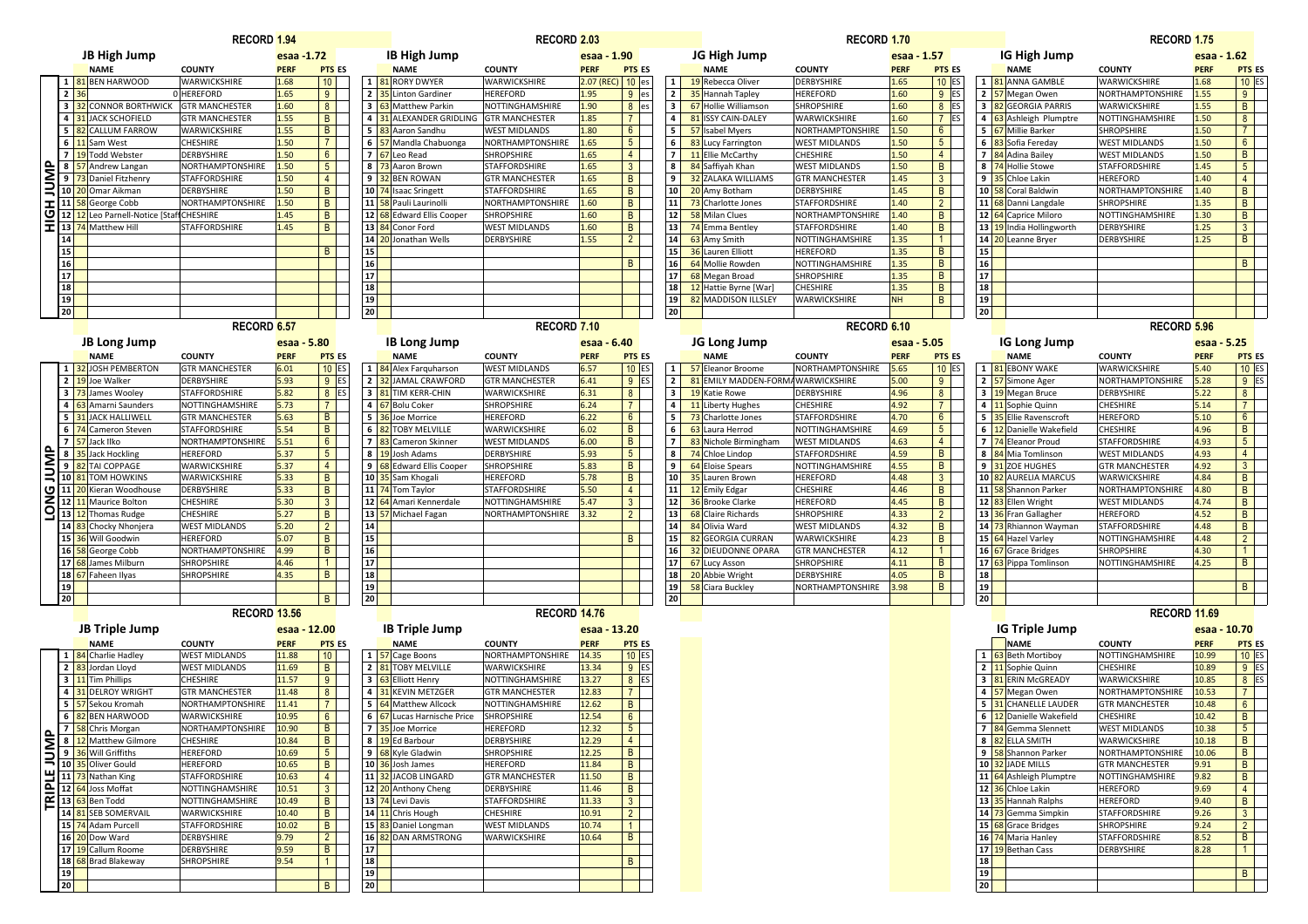|                  |                              |                                                                  | RECORD <sub>3.80</sub>                   |                      |                          |                 |                                             | <b>RECORD 4.85</b>                   |                      |                                  |                         |                                              |                                          |                      |                                |                 |                                               | RECORD <sub>3.35</sub>                        |                     |                                  |
|------------------|------------------------------|------------------------------------------------------------------|------------------------------------------|----------------------|--------------------------|-----------------|---------------------------------------------|--------------------------------------|----------------------|----------------------------------|-------------------------|----------------------------------------------|------------------------------------------|----------------------|--------------------------------|-----------------|-----------------------------------------------|-----------------------------------------------|---------------------|----------------------------------|
|                  |                              | <b>JB Pole Vault</b>                                             |                                          | esaa - 3.00          |                          |                 | <b>IB Pole Vault</b>                        |                                      | esaa - 3.80          |                                  |                         |                                              |                                          |                      |                                |                 | <b>IG Pole Vault</b>                          |                                               | esaa - 2.90         |                                  |
|                  |                              | <b>NAME</b>                                                      | <b>COUNTY</b>                            | <b>PERF</b>          | <b>PTS ES</b>            |                 | <b>NAME</b>                                 | <b>COUNTY</b>                        | <b>PERF</b>          | <b>PTS ES</b>                    |                         |                                              |                                          |                      |                                |                 | <b>NAME</b>                                   | <b>COUNTY</b>                                 | <b>PERF</b>         | <b>PTS ES</b>                    |
|                  | 1                            | <b>31 MATTHEW SMITH</b>                                          | <b>GTR MANCHESTER</b>                    | 2.10                 | 10 <sup>1</sup>          |                 | 1 63 Joel Leon-Benitez                      | NOTTINGHAMSHIRE                      | 3.85                 | $10$ ES                          |                         |                                              |                                          |                      |                                |                 | 1 68 Danni Langdale                           | <b>SHROPSHIRE</b>                             | 3.00                | $10$ ES                          |
|                  | $\overline{2}$               |                                                                  |                                          |                      |                          |                 | 2 64 Joshua Ilyk                            | NOTTINGHAMSHIRE                      | 3.50                 | $\mathsf{B}$                     |                         |                                              |                                          |                      |                                |                 | 2 63 Bethany Newton                           | NOTTINGHAMSHIRE                               | 2.90                | $9$ ES                           |
|                  | $\overline{\mathbf{3}}$      |                                                                  |                                          |                      | B                        |                 | 3 81 Joel Leon-Benitez                      | WARWICKSHIRE                         | 3.00                 | 9                                |                         |                                              |                                          |                      |                                |                 | 3 31 EBBIE DANSON-CHAPPE GTR MANCHESTER       |                                               | 2.80                | 8                                |
|                  | $\overline{\mathbf{4}}$<br>5 |                                                                  |                                          |                      |                          | 5 I             | 4 67 Gregory Sukara-Fielding SHROPSHIRE     |                                      | 2.90                 | 8                                |                         |                                              |                                          |                      |                                |                 | 4 35 Katie Harman<br>5 3 Rachel Schaanning    | <b>HEREFORD</b><br><b>DERBYSHIRE</b>          | 2.40<br>2.30        | 7 <sup>1</sup><br>$6 \mid$       |
|                  | 6                            |                                                                  |                                          |                      |                          | 6               |                                             |                                      |                      | B                                |                         |                                              |                                          |                      |                                |                 | 6 67 Charley Rumsey                           | <b>SHROPSHIRE</b>                             | 2.30                | 5 <sup>1</sup>                   |
|                  | $\overline{7}$               |                                                                  |                                          |                      |                          | 7 <sup>1</sup>  |                                             |                                      |                      |                                  |                         |                                              |                                          |                      |                                |                 | 7 83 Michelle Moore                           | <b>WEST MIDLANDS</b>                          | 2.20                | 4                                |
|                  | $\overline{\mathbf{8}}$      |                                                                  |                                          |                      |                          | 8 <sup>1</sup>  |                                             |                                      |                      |                                  |                         |                                              |                                          |                      |                                | 8               | 81 SOFIA ANTONA                               | WARWICKSHIRE                                  | 2.10                | 3 <sup>1</sup>                   |
| <b>OLE VAULT</b> | 9                            |                                                                  |                                          |                      |                          | 9 <sup>1</sup>  |                                             |                                      |                      |                                  |                         |                                              |                                          |                      |                                |                 | 9 11 Chloe Doggett                            | <b>CHESHIRE</b>                               | 2.10                |                                  |
|                  | 10                           |                                                                  |                                          |                      |                          | 10 <sup>1</sup> |                                             |                                      |                      |                                  |                         |                                              |                                          |                      |                                | 10              |                                               |                                               |                     |                                  |
|                  | ${\bf 11}$                   |                                                                  |                                          |                      |                          | 11              |                                             |                                      |                      |                                  |                         |                                              |                                          |                      |                                | 11              |                                               |                                               |                     | B                                |
|                  | 12<br>13                     |                                                                  |                                          |                      |                          | 12<br>13        |                                             |                                      |                      |                                  |                         |                                              |                                          |                      |                                | 12<br>13        |                                               |                                               |                     |                                  |
| ᅀ                | 14                           |                                                                  |                                          |                      |                          | 14              |                                             |                                      |                      |                                  |                         |                                              |                                          |                      |                                | 14              |                                               |                                               |                     |                                  |
|                  | 15                           |                                                                  |                                          |                      |                          | 15              |                                             |                                      |                      |                                  |                         |                                              |                                          |                      |                                | 15              |                                               |                                               |                     |                                  |
|                  | 16                           |                                                                  |                                          |                      |                          | 16              |                                             |                                      |                      |                                  |                         |                                              |                                          |                      |                                | 16              |                                               |                                               |                     |                                  |
|                  | 17                           |                                                                  |                                          |                      |                          | 17              |                                             |                                      |                      |                                  |                         |                                              |                                          |                      |                                | 17              |                                               |                                               |                     |                                  |
|                  | 18                           |                                                                  |                                          |                      |                          | 18              |                                             |                                      |                      |                                  |                         |                                              |                                          |                      |                                | 18              |                                               |                                               |                     |                                  |
|                  | 19                           |                                                                  |                                          |                      |                          | 19              |                                             |                                      |                      |                                  |                         |                                              |                                          |                      |                                | 19              |                                               |                                               |                     |                                  |
|                  | 20                           |                                                                  | <b>RECORD 17.72</b>                      |                      |                          | 20              |                                             | <b>RECORD 18.71</b>                  |                      |                                  |                         |                                              | <b>RECORD 12.90</b>                      |                      |                                | 20              |                                               | <b>RECORD 13.53</b>                           |                     |                                  |
|                  |                              | <b>JB Shot</b>                                                   |                                          |                      |                          |                 | <b>IB Shot</b>                              |                                      |                      |                                  |                         | JG Shot                                      |                                          |                      |                                |                 | <b>IG Shot</b>                                |                                               |                     |                                  |
|                  |                              |                                                                  |                                          | esaa - 12.30         |                          |                 |                                             |                                      | esaa - 13.20         |                                  |                         | <b>NAME</b>                                  |                                          | esaa - 10.00         |                                |                 |                                               |                                               | esaa - 10.20        |                                  |
|                  |                              | <b>NAME</b><br>1 83 Daniel Cartwright                            | <b>COUNTY</b><br><b>WEST MIDLANDS</b>    | <b>PERF</b><br>12.93 | <b>PTS ES</b><br>$10$ ES |                 | <b>NAME</b><br>1 81 HARRY SUTHERLAND        | <b>COUNTY</b><br>WARWICKSHIRE        | <b>PERF</b><br>14.10 | <b>PTS ES</b><br>$10$ ES         | $1 \vert$               | 57 Kiona McLennon                            | <b>COUNTY</b><br><b>NORTHAMPTONSHIRE</b> | <b>PERF</b><br>10.22 | <b>PTS ES</b><br>$10$ ES       |                 | <b>NAME</b><br>1 83 Adina Bailey              | <b>COUNTY</b><br><b>WEST MIDLANDS</b>         | <b>PERF</b><br>9.76 | <b>PTS ES</b><br>10              |
|                  |                              | 2 35 Jacob Matthews                                              | <b>HEREFORD</b>                          | 11.57                | 9                        |                 | 2 57 Tom Gercs                              | NORTHAMPTONSHIRE                     | 13.68                | $9$ ES                           | 2 <sup>1</sup>          | 63 Emma Dakin                                | NOTTINGHAMSHIRE                          | 9.96                 | 9                              |                 | 2 67 Emily Ball                               | <b>SHROPSHIRE</b>                             | 9.35                | 9                                |
|                  |                              | 3 57 Dawid Zuska                                                 | NORTHAMPTONSHIRE                         | 11.12                | 8                        |                 | 3 83 Reuben Essien                          | <b>WEST MIDLANDS</b>                 | 13.06                | 8                                | $\overline{\mathbf{3}}$ | 84 Nichole Birmingham                        | <b>WEST MIDLANDS</b>                     | 9.55                 | 8                              |                 | 3 57 Daisy Gilbert                            | NORTHAMPTONSHIRE                              | 9.11                | 8 <sup>1</sup>                   |
|                  |                              | 4 82 ROBERT LESTER                                               | WARWICKSHIRE                             | 11.10                | 7 <sup>1</sup>           |                 | 4 63 Tom Banks                              | NOTTINGHAMSHIRE                      | 12.84                | $\overline{7}$                   | $\vert$                 | 83 Simone McKen                              | <b>WEST MIDLANDS</b>                     | 9.35                 | B                              |                 | 4 81 OLIVIA WOODWARD                          | WARWICKSHIRE                                  | 8.95                | 7 <sup>1</sup>                   |
|                  |                              | 5 81 PATRICK PRICE                                               | WARWICKSHIRE                             | 11.00                | B                        |                 | 5 73 William Knight                         | STAFFORDSHIRE                        | 12.73                | $6\overline{6}$                  | 5 <sup>1</sup>          | 35 Candy Lockett                             | <b>HEREFORD</b>                          | 9.13                 | $\overline{7}$                 |                 | 5 73 Gerogina Slawinski                       | <b>STAFFORDSHIRE</b>                          | 8.74                | 6 <sup>1</sup>                   |
|                  |                              | 6 39 Brandon Wright                                              | DERBYSHIRE                               | 10.37                | 6 <sup>1</sup>           |                 | 6 35 Dan Maisev                             | <b>HEREFORD</b>                      | 12.52                | 5                                | 6                       | 64 Anna Purchase                             | NOTTINGHAMSHIRE                          | 8.91                 | $\overline{B}$                 |                 | 6 58 Lizzy Muzvimbiri                         | <b>NORTHAMPTONSHIRE</b>                       | 8.31                | B                                |
|                  |                              | 7 58 Matt Kingston                                               | NORTHAMPTONSHIRE                         | 10.29                | B                        |                 | 7 64 Lewis Lishman                          | NOTTINGHAMSHIRE                      | 11.97                | B                                | 7 <sup>1</sup>          | 81 ALICE BOURNE                              | WARWICKSHIRE                             | 8.05                 | $6\overline{6}$                |                 | 7 84 Elizabeth Mahon                          | <b>WEST MIDLANDS</b>                          | 8.29                | B                                |
|                  |                              | 8 63 Alex Morris                                                 | NOTTINGHAMSHIRE                          | 10.25                | 5 <sup>1</sup>           |                 | 8 74 Sam Rigby<br>9 11 Conor Reeves         | <b>STAFFORDSHIRE</b>                 | 11.83                | $\overline{B}$                   | 8                       | <b>31 FLORENCE BRENNAND</b>                  | <b>GTR MANCHESTER</b>                    | 7.84                 | $5\overline{)}$                |                 | 8 11 Alex Roberts                             | <b>CHESHIRE</b>                               | 8.25                | 5 <sup>1</sup>                   |
| ㅎ                |                              | 9 64 Robert Orrell<br>10 31 JASON TEMPLE                         | NOTTINGHAMSHIRE<br><b>GTR MANCHESTER</b> | 10.20<br>10.19       | B<br>4 <sup>1</sup>      |                 | 10 36 Harry Bowen                           | CHESHIRE<br>HEREFORD                 | 11.04<br>10.91       | $\overline{4}$<br>$\overline{B}$ | 9 <sup>1</sup>          | 12 Katie Sparkes<br>10 19 Emma Hough         | CHESHIRE<br>DERBYSHIRE                   | 7.65<br>7.57         | $\overline{4}$<br>$\mathbf{3}$ |                 | 9 74 Emma Rathbone<br>10 63 Georgina Page     | <b>STAFFORDSHIRE</b><br>NOTTINGHAMSHIRE       | 8.11<br>8.06        | B<br>4                           |
| ᆂ                |                              | 11 84 Callum Matthews                                            | <b>WEST MIDLANDS</b>                     | 10.18                | B                        |                 | 11 19 Sam Spolding                          | DERBYSHIRE                           | 9.97                 | $\mathbf{3}$                     | 11                      | 73 Charlotte Bagnall                         | STAFFORDSHIRE                            | 7.49                 | $\overline{2}$                 |                 | 11 82 BETH FLOWERS                            | WARWICKSHIRE                                  | 7.95                | B                                |
|                  |                              | 12 20 Kieran McLaughlin                                          | DERBYSHIRE                               | 10.11                | B                        |                 | 12 67 Toby Aston                            | SHROPSHIRE                           | 8.15                 | $\overline{2}$                   | 12                      | 67 Francesca Garrott                         | <b>SHROPSHIRE</b>                        | 7.45                 | $\overline{1}$                 |                 | 12 31 EBUBECKI OKPALUGO                       | <b>GTR MANCHESTER</b>                         | 7.94                | 3 <sup>1</sup>                   |
|                  |                              | 13 36 Alex Wong                                                  | HEREFORD                                 | 10.09                | B                        | 13              |                                             |                                      |                      |                                  | 13                      | 36 Emma Clarke                               | <b>HEREFORD</b>                          | 7.44                 | $\overline{B}$                 |                 | 13 32 HONOR SANGSTER                          | <b>GTR MANCHESTER</b>                         | 7.87                | B                                |
|                  |                              | 14 74 Kyle Gavaghan                                              | <b>STAFFORDSHIRE</b>                     | 9.96                 | 3 <sup>1</sup>           | 14              |                                             |                                      |                      | B                                | 14                      | 82 ELLA STURLEY                              | WARWICKSHIRE                             | 7.42                 | B                              |                 | 14 36 Laura Morris                            | <b>HEREFORD</b>                               | 7.50                | 2 <sup>1</sup>                   |
|                  |                              | 15 73 Jack Littlehales                                           | STAFFORDSHIRE                            | 9.89                 | B                        | 15              |                                             |                                      |                      |                                  | 15                      | 20 Lily Davies                               | <b>DERBYSHIRE</b>                        | 7.14                 | $\overline{B}$                 |                 | 15 64 Natasha Williams                        | NOTTINGHAMSHIRE                               | 7.40                | $\vert$ B                        |
|                  |                              | 16 12 Jake Lightfoot                                             | CHESHIRE                                 | 9.65                 | 2 <sup>1</sup>           | 16              |                                             |                                      |                      |                                  | 16                      | 74 Steph Gibson                              | STAFFORDSHIRE                            | 7.12                 | B                              |                 | 16 12 Shaunnah Murphy                         | CHESHIRE                                      | 7.33                | B                                |
|                  |                              | 17 11 Fergus Tuite                                               | CHESHIRE                                 | 9.50                 | B                        | 17              |                                             |                                      |                      |                                  | 17 <sup>1</sup>         | 58 Shantel Ndlovu                            | NORTHAMPTONSHIRE                         | 7.10                 | B                              |                 | 17 68 Natasha Coleman                         | <b>SHROPSHIRE</b>                             | 6.77                | B                                |
|                  | 18<br>19                     |                                                                  |                                          |                      | B                        | 18<br>19        |                                             |                                      |                      |                                  | 18<br>19                | 32 OLIVIA ASHWORTH                           | <b>GTR MANCHESTER</b>                    | 6.83                 | B                              |                 | 18 35 Danielle Lawson<br>19 20 Eleanor Rose   | <b>HEREFORD</b><br><b>DERBYSHIRE</b>          | 6.72<br>6.62        | B<br>1 <sup>1</sup>              |
|                  | 20                           |                                                                  |                                          |                      |                          | 20              |                                             |                                      |                      |                                  | 20                      |                                              |                                          |                      | $\overline{B}$                 | 20 <sub>1</sub> |                                               |                                               |                     |                                  |
|                  |                              |                                                                  | <b>RECORD 46.46</b>                      |                      |                          |                 |                                             | <b>RECORD 53.38</b>                  |                      |                                  |                         |                                              | <b>RECORD 36.08</b>                      |                      |                                |                 |                                               | <b>RECORD 45.54</b>                           |                     |                                  |
|                  |                              | <b>JB Discus</b>                                                 |                                          | esaa - 34.00         |                          |                 | <b>IB Discus</b>                            |                                      | esaa - 41.00         |                                  |                         | <b>JG Discus</b>                             |                                          | esaa - 27.00         |                                |                 | <b>IG Discus</b>                              |                                               | esaa - 33.00        |                                  |
|                  |                              | <b>NAME</b>                                                      | <b>COUNTY</b>                            | <b>PERF</b>          | <b>PTS ES</b>            |                 | <b>NAME</b>                                 | <b>COUNTY</b>                        | <b>PERF</b>          | <b>PTS ES</b>                    |                         | <b>NAME</b>                                  | <b>COUNTY</b>                            | <b>PERF</b>          | <b>PTS ES</b>                  |                 | <b>NAME</b>                                   | <b>COUNTY</b>                                 | <b>PERF</b>         | <b>PTS ES</b>                    |
|                  |                              | 1 83 Daniel Cartwright                                           | <b>WEST MIDLANDS</b>                     | 35.30                | $10$ ES                  |                 | 1 73 William Knight                         | <b>STAFFORDSHIRE</b>                 | 48.47                | $10$ ES                          | 1                       | 11 Jenny Pyatt                               | <b>CHESHIRE</b>                          | 33.82                | $10$ ES                        |                 | 1 83 Elizabeth Mallon                         | <b>WEST MIDLANDS</b>                          | 34.40               | $10$ ES                          |
|                  |                              | 2 57 Luca Franchi                                                | NORTHAMPTONSHIRE                         | 32.72                | 9                        |                 | 2 31 JAKE GRUNDY                            | <b>GTR MANCHESTER</b>                | 39.79                | 9                                | 2                       | 19 Cara Brown                                | <b>DERBYSHIRE</b>                        | 25.81                | 9                              |                 | 2 67 Emily Ball                               | <b>SHROPSHIRE</b>                             | 34.21               | $9$ ES                           |
|                  |                              | 3 31 CHARLIE HEADDOCK                                            | <b>GTR MANCHESTER</b>                    | 31.79                | 8 <sup>1</sup>           |                 | 3 35 Jonathan Jones                         | <b>HEREFORD</b>                      | 38.59                | 8                                | $\overline{\mathbf{3}}$ | 83 Christine Prince                          | <b>WEST MIDLANDS</b>                     | 25.43                | 8                              |                 | 3 35 Jess Williams                            | <b>HEREFORD</b>                               | 27.94               | 8 <sup>1</sup>                   |
|                  |                              | 4 11 Jonathan Adderley                                           | CHESHIRE                                 | 30.79                | 7 <sup>1</sup>           |                 | 4 57 Josh Arimoro                           | NORTHAMPTONSHIRE                     | 38.21                | $\overline{7}$                   | $\vert$                 | <b>31 SOPHIE ULLAH</b>                       | <b>GTR MANCHESTER</b>                    | 23.96                | $\overline{7}$                 |                 | 4 81 GEMMA SCALES                             | WARWICKSHIRE                                  | 26.41               | 7 <sup>1</sup>                   |
|                  |                              | 5 73 Lewis Moore-Martin                                          | STAFFORDSHIRE                            | 29.83                | 6 <sup>1</sup>           |                 | 5 32 JOSH BOOTH                             | <b>GTR MANCHESTER</b>                | 38.08                | B                                | 5                       | 35 Candy Lockett                             | <b>HEREFORD</b>                          | 22.16                | $6\overline{6}$                |                 | 5 3 49 Abigail Davies                         | <b>DERBYSHIRE</b>                             | 25.68               | 6 <sup>1</sup>                   |
|                  |                              | 6 81 MATTHEW TILDESLEY<br>7 19 Jack Dickinson                    | WARWICKSHIRE<br>DERBYSHIRE               | 28.54<br>28.38       | 5 <sup>1</sup><br>4      |                 | 6 82 CAMERON MacCLEAN<br>7 83 Connor Notley | WARWICKSHIRE<br><b>WEST MIDLANDS</b> | 35.79<br>34.07       | $6\overline{6}$<br>5             | 6 <br>7 <sup>1</sup>    | 67 Katie Lambert<br>12 Isobel Griffin Morris | <b>SHROPSHIRE</b><br><b>CHESHIRE</b>     | 22.12<br>22.01       | 5 <sup>5</sup><br>B            |                 | 6 74 Danni Brosnan<br>7 31 EMM HUNT           | <b>STAFFORDSHIRE</b><br><b>GTR MANCHESTER</b> | 25.59               | 5 <sup>1</sup>                   |
|                  |                              | 8 82 HUGH SWABY                                                  | WARWICKSHIRE                             | 27.38                | B                        |                 | 8 11 Niall Clowes                           | CHESHIRE                             | 31.99                | $\overline{4}$                   |                         | 8 57 Annie Gilbert                           | NORTHAMPTONSHIRE                         | 20.86                | $\overline{4}$                 |                 | 8 57 Mikayla Butler                           | NORTHAMPTONSHIRE                              | 25.40<br>25.04      | 4 <sup>1</sup><br>3 <sup>1</sup> |
|                  |                              |                                                                  | <b>STAFFORDSHIRE</b>                     | 27.21                | B                        |                 | 9 74 Sam Rigby                              | STAFFORDSHIRE                        | 30.79                | $\mathsf{B}$                     |                         | 9 32 REBECCA MUIRHEAD                        | <b>GTR MANCHESTER</b>                    | 20.75                | B                              |                 | 9 11 Amy Howarth                              | <b>CHESHIRE</b>                               | 24.50               | 2 <sup>1</sup>                   |
|                  |                              | 9 74 Bradley Pearse<br>10 63 Charlie Jemson<br>11 12 Ewan Ashman | NOTTINGHAMSHIRE                          | 27.02                | 3 <sup>1</sup>           |                 | 10 67 Bolu Coker                            | SHROPSHIRE                           | 30.68                | $\mathbf{3}$                     |                         | 10 63 R Marrel Williams                      | NOTTINGHAMSHIRE                          | 19.77                | $\mathbf{3}$                   |                 | 10 82 MEG WIGNALL                             | WARWICKSHIRE                                  | 24.46               | B                                |
|                  |                              |                                                                  | CHESHIRE                                 | 26.19                | B                        |                 | 11 58 Jacob North                           | NORTHAMPTONSHIRE                     | 29.08                | $\mathsf{B}$                     |                         | 11 74 Katie Maya                             | STAFFORDSHIRE                            | 19.39                | $\overline{2}$                 |                 | 11 32 BETHAN GRANT                            | <b>GTR MANCHESTER</b>                         | 24.04               | B                                |
|                  |                              | $\overline{\mathsf{D}}$ 12 $\overline{\mathsf{84}}$ Henry Ward   | <b>WEST MIDLANDS</b>                     | 26.03                | B                        |                 | 12 81 CHARLIE GALLAGHER                     | <b>WARWICKSHIRE</b>                  | 28.05                | $\overline{B}$                   |                         | 12 84 Kia Stewart-Morrison                   | <b>WEST MIDLANDS</b>                     | 19.00                | B                              |                 | 12 84 Ellie Cumberbatch                       | <b>WEST MIDLANDS</b>                          | 24.03               | B                                |
|                  |                              | 13 64 Sam Murden                                                 | NOTTINGHAMSHIRE                          | 25.79                | B                        |                 | 13 84 Alex Wilkinson                        | WEST MIDLANDS                        | 27.58                | B                                |                         | 13 36 Megan Taylor                           | HEREFORD                                 | 18.69                | B                              |                 | 13 68 Chloe Wilde                             | <b>SHROPSHIRE</b>                             | 23.86               | B                                |
|                  |                              | 14 20 Will Good                                                  | DERBYSHIRE                               | 24.68                | B                        |                 | 14 36 Stephen Howie                         | HEREFORD                             | 26.77                | $\overline{B}$                   |                         | 14 73 Megan Dawson                           | STAFFORDSHIRE                            | 18.37                | B                              |                 | 14 73 Georgina Slawinski                      | <b>STAFFORDSHIRE</b>                          | 22.64               | B                                |
|                  |                              | 15 36 Ed Bennion                                                 | <b>HEREFORD</b>                          | 24.33                | 2                        | 15              |                                             |                                      |                      |                                  |                         | 15 68 Jamie Edwards                          | <b>SHROPSHIRE</b>                        | 18.34                | $\overline{B}$                 |                 | 15 36 Laura Curtiss                           | <b>HEREFORD</b>                               | 22.51               | B                                |
|                  |                              | 16 35 Charles Lichtenstein                                       | HEREFORD                                 | 18.76                | B                        | 16              |                                             |                                      |                      | $\mathsf{B}$                     |                         | 16 81 BRONTE DUFOUR                          | WARWICKSHIRE                             | 17.43                | $\overline{1}$                 |                 | 16 58 Harriet Sumnall                         | NORTHAMPTONSHIRE                              | 21.95               | B                                |
|                  | 18                           | 17 68 Harry Roberts                                              | SHROPSHIRE                               | 18.53                | 1 <sup>1</sup>           | 17<br>18        |                                             |                                      |                      |                                  |                         | 17 82 CAITLIN REVAN<br>18 58 Holly Bastin    | WARWICKSHIRE<br>NORTHAMPTONSHIRE         | 17.04<br>16.39       | $\overline{B}$<br>B            |                 | 17 63 Lucy Marshall<br>18 64 Natasha Williams | NOTTINGHAMSHIRE<br>NOTTINGHAMSHIRE            | 21.79<br>21.18      | 1 <sup>1</sup>                   |
|                  | 19                           |                                                                  |                                          |                      | B                        | 19              |                                             |                                      |                      |                                  | 19                      |                                              |                                          |                      |                                |                 | 19 20 Tayler Charlesworth                     | <b>DERBYSHIRE</b>                             | 19.81               | $\mathsf{B}$<br>B                |
|                  |                              |                                                                  |                                          |                      |                          |                 |                                             |                                      |                      |                                  |                         |                                              |                                          |                      |                                | 20              |                                               |                                               |                     |                                  |
|                  | 20                           |                                                                  |                                          |                      |                          | 20              |                                             |                                      |                      |                                  |                         | 20 20 Emma Johnson                           | <b>DERBYSHIRE</b>                        | <b>NT</b>            | $\overline{B}$                 |                 |                                               |                                               |                     |                                  |